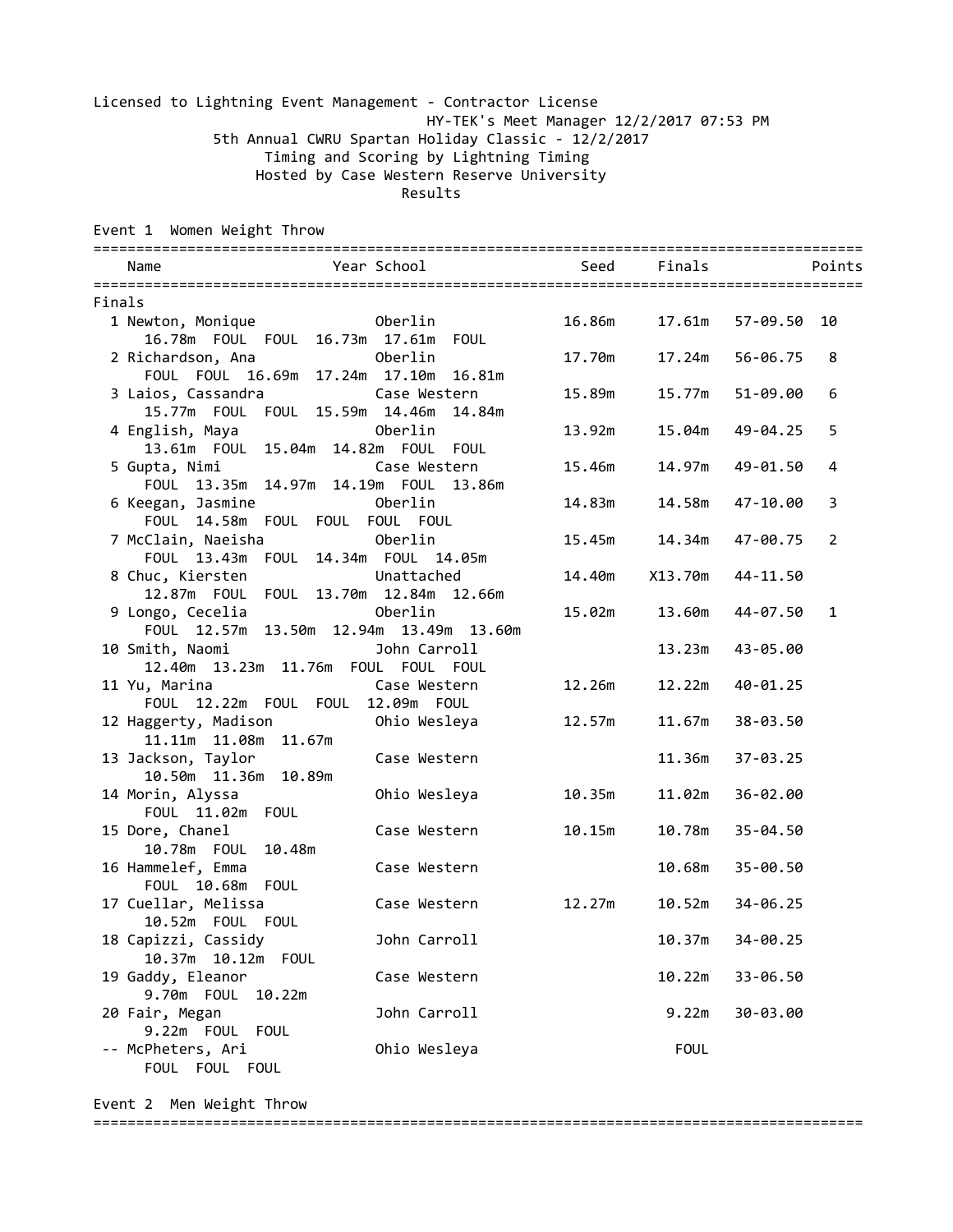| Name                                                                       | Year School                | Seed   | Finals          |              | Points         |
|----------------------------------------------------------------------------|----------------------------|--------|-----------------|--------------|----------------|
| 1 Williams, Kurtis Allegheny<br>16.33m  16.77m  15.40m  FOUL  FOUL  16.15m |                            | 17.38m | 16.77m          | 55-00.25 10  |                |
| 2 Bost, J.J.<br>14.33m 15.20m FOUL FOUL 15.72m 16.04m                      | John Carroll               | 16.03m | 16.04m          | 52-07.50     | 8              |
| 3 Colby, Nick<br>15.17m FOUL FOUL FOUL 15.64m FOUL                         | John Carroll               | 16.69m | 15.64m          | 51-03.75     | 6              |
| 4 Bushman, Tyler<br>14.94m 15.34m 15.03m FOUL 14.61m 14.71m                | Case Western               | 15.27m | 15.34m          | 50-04.00     | 5              |
| 5 Reznik, Justin<br>14.01m  13.18m  13.81m  13.93m  11.56m  13.72m         | Ohio Wesleya               | 13.42m | 14.01m          | 45-11.75     | 4              |
| 6 Richeson, Cade<br>13.10m  FOUL  13.15m  FOUL  FOUL  13.00m               | Ohio Wesleya               |        | 13.15m          | 43-01.75     | 3              |
| 7 Simmons, Chauncey<br>FOUL 11.31m 11.64m 12.04m 12.94m 12.17m             | Oberlin                    | 13.32m | 12.94m          | 42-05.50     | $\overline{2}$ |
| <b>Example 2018</b> Unattached<br>8 Wade, Dan<br>12.09m  11.82m  12.47m    |                            |        | X12.47m         | 40-11.00     |                |
| 9 Friel, James<br>10.75m FOUL 10.24m 10.23m 10.92m 10.57m                  | Oberlin                    |        | 10.92m          | 35-10.00     | $\mathbf{1}$   |
| 10 Deem, Nicholas<br>FOUL FOUL 10.37m FOUL FOUL 10.82m                     | Unattached                 |        | X10.82m         | 35-06.00     |                |
| 11 Walker, VaShawn<br>10.17m FOUL FOUL                                     | Ohio Wesleya               |        | 10.17m          | 33-04.50     |                |
| 12 Holden, Brian<br>8.42m 9.70m 9.14m                                      | Case Western               |        | 9.70m           | 31-10.00     |                |
| 13 Lawrence, William<br>8.20m 8.63m 8.53m                                  | Muskingum                  |        | 8.63m           | 28-03.75     |                |
| 14 Edwards, Marc<br>8.21m 8.10m 8.49m                                      | Unattached<br>John Carroll |        | X8.49m<br>8.39m | $27 - 10.25$ |                |
| 15 McNulty, Joe<br>8.10m 8.39m 8.21m                                       |                            |        | 8.33m           | 27-06.50     |                |
| 16 DeWiggins, Christian<br>8.02m 8.33m FOUL                                | Ohio Wesleya               |        |                 | 27-04.00     |                |
| 17 Brookover, Wayne<br>FOUL FOUL 7.50m                                     | Ohio Wesleya               | 9.00m  | 7.50m           | $24 - 07.25$ |                |
| -- Schofel, Jacob<br>FOUL FOUL FOUL                                        | Unattached                 | 16.91m | <b>XFOUL</b>    |              |                |

## Event 3 Women Shot Put

| Name                                                                | Year School                                               | Seed   | Finals | Points                         |
|---------------------------------------------------------------------|-----------------------------------------------------------|--------|--------|--------------------------------|
| 1 Newton, Monique                                                   | Oberlin<br>14.05m  14.70m  13.64m  FOUL  FOUL  FOUL       | 14.85m | 14.70m | 48-02.75 10                    |
| 2 Laios, Cassandra Case Western<br>12.02m 10.69m 13.65m 12.64m FOUL | FOUL                                                      | 12.33m | 13.65m | 44-09.50<br>-8                 |
| 3 McClain, Naeisha                                                  | Oberlin<br>FOUL 10.60m  FOUL  11.97m  FOUL  12.09m        | 14.00m | 12.09m | 39-08.00<br>6                  |
| 4 Keegan, Jasmine     Oberlin                                       | 11.63m  11.91m  11.58m  11.90m  FOUL  11.48m              | 12.66m | 11.91m | 39-01.00<br>5                  |
| 5 Richardson, Ana                                                   | Oberlin                                                   | 12.22m | 11.78m | $38 - 07.75$ 4                 |
| 6 Debich, Elizabeth Allegheny                                       | FOUL 11.78m 11.68m 11.29m 11.47m 11.52m                   |        | 11.67m | $38 - 03.50$ 3                 |
| 7 English, Maya                                                     | 10.93m  11.25m  11.32m  11.52m  11.67m  10.37m<br>Oberlin | 10.86m | 11.42m | $37 - 05.75$<br>$\overline{2}$ |
| 8 Haggerty, Madison                                                 | 10.44m 10.33m 11.42m 10.26m FOUL 10.38m<br>Ohio Wesleva   | 10.93m | 10.95m | $35 - 11.25$<br>1              |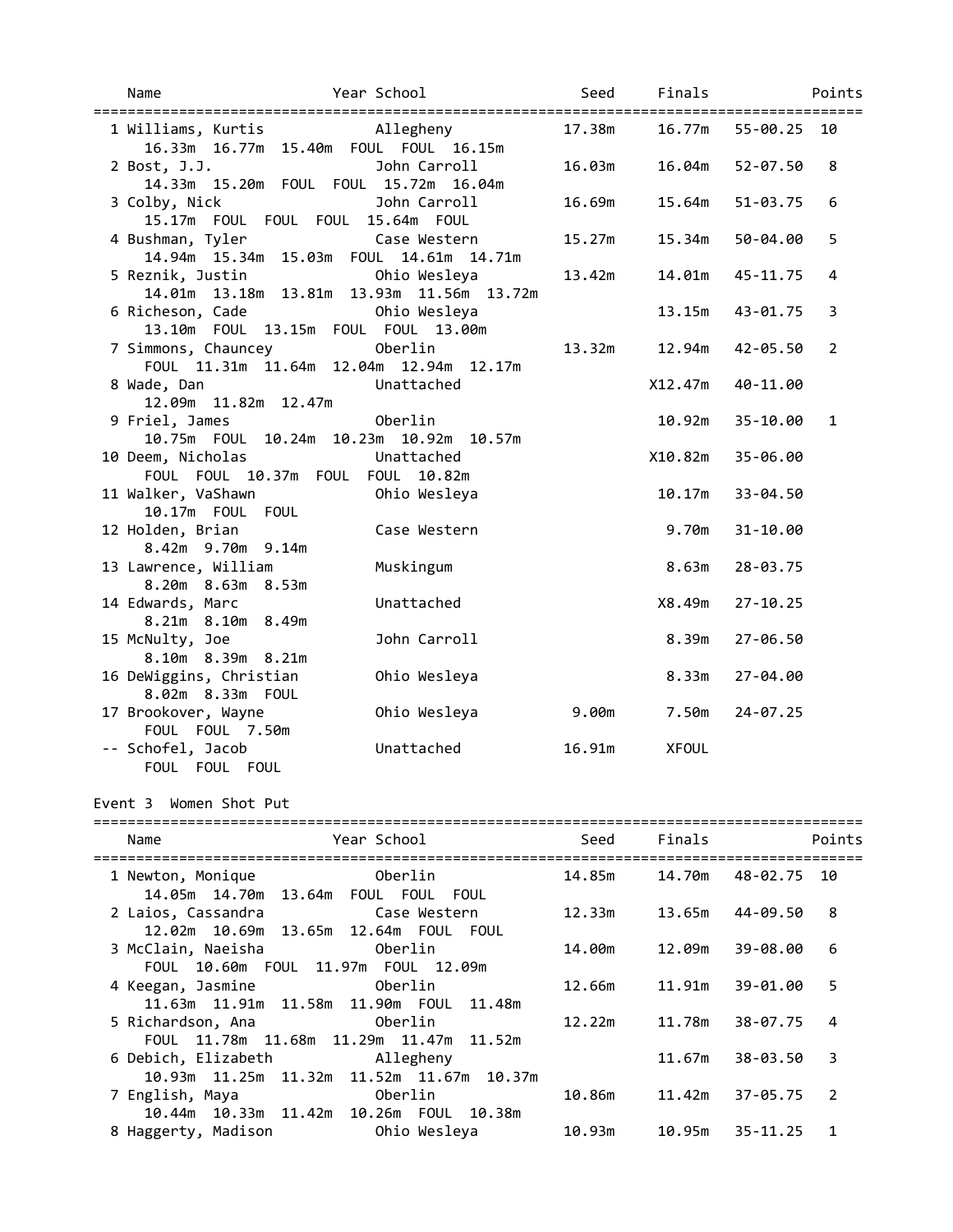| 10.85m<br>10.95m                           | 10.78m  10.24m  9.51m  9.80m |        |        |                    |
|--------------------------------------------|------------------------------|--------|--------|--------------------|
| 9 Cuellar, Melissa Case Western            |                              | 11.38m | 10.94m | 35-10.75           |
| 10.62m  10.63m  10.94m  FOUL  10.44m  FOUL |                              |        |        |                    |
| 10 Smith, Naomi                            | John Carroll                 |        | 10.73m | 35-02.50           |
| 10.73m 10.49m FOUL FOUL FOUL FOUL          |                              |        |        |                    |
| 11 Hammelef, Emma                          | Case Western                 |        | 10.56m | 34-07.75           |
| 10.22m  10.56m  10.26m                     |                              |        |        |                    |
| 12 Fair, Megan                             | John Carroll                 |        | 10.10m | 33-01.75           |
| FOUL 9.23m 10.10m                          |                              |        |        |                    |
| 13 Jackson, Taylor                         | Case Western                 |        | 10.09m | $33 - 01.25$       |
| FOUL 9.20m 10.09m                          |                              |        |        |                    |
| 14 Garrett, Dominique                      | Ohio Wesleya                 | 9.12m  | 9.98m  | 32-09.00           |
| 8.82m 9.98m FOUL                           |                              |        |        |                    |
| 15 Chuc, Kiersten<br>9.20m FOUL 8.79m      | Unattached                   | 10.07m | X9.20m | $30 - 02.25$       |
| 16 Gaddy, Eleanor                          | Case Western                 |        | 8.74m  | $28 - 08.25$       |
| 8.53m 8.74m 8.40m                          |                              |        |        |                    |
| 17 Brown, Emily                            | Ohio Wesleya                 | 8.87m  | 8.49m  | $27 - 10.25$       |
| 8.38m 8.49m 8.30m                          |                              |        |        |                    |
| 18 Bhagat, Nishi                           | Case Western                 |        | 8.47m  | 27-09.50           |
| 8.47m 7.98m 8.34m                          |                              |        |        |                    |
| 19 Capizzi, Cassidy                        | John Carroll                 |        | 8.32m  | 27-03.75           |
| 8.24m FOUL 8.32m                           |                              |        |        |                    |
| 20 McPheters, Ari                          | Ohio Wesleya                 |        | 8.02m  | 26-03.75           |
| 7.76m 8.02m 7.01m                          |                              |        |        |                    |
| 21 Ritchie, Jennifer                       | Muskingum                    |        |        | $6.79m$ $22-03.50$ |
| 6.64m  FOUL  6.79m                         |                              |        |        |                    |

Event 4 Men Shot Put

| Year School<br>Name                                                                          |        | Seed Finals <b>Seed</b> | Points                   |
|----------------------------------------------------------------------------------------------|--------|-------------------------|--------------------------|
|                                                                                              |        |                         |                          |
|                                                                                              |        |                         | 15.50m 50-10.25 10       |
| 14.61m  15.50m  15.28m  FOUL  FOUL  15.39m                                                   |        |                         |                          |
| 2 Reicher, Louie Muskingum                                                                   |        | 15.11m                  | 49-07.00<br>8            |
| 14.90m  15.11m  FOUL  14.50m  FOUL  FOUL                                                     |        |                         |                          |
| 3 Burkholder, Jeff<br>Muskingum                                                              | 15.45m | 14.89m                  | 48-10.25<br>6            |
| 14.89m  FOUL  14.53m  FOUL  14.72m  FOUL                                                     |        |                         |                          |
| <b>Example 2018</b> John Carroll<br>4 Bost, J.J.<br>14.23m  13.61m  FOUL  FOUL  FOUL  11.14m | 15.40m | 14.23m                  | 46-08.25<br>5            |
|                                                                                              |        | 13.30m                  | 43-07.75<br>4            |
| 5 Bushman, Tyler Case Western<br>12.10m FOUL FOUL FOUL 13.30m FOUL                           | 12.65m |                         |                          |
|                                                                                              | 14.47m | X13.25m                 | 43-05.75                 |
| 6 Schofel, Jacob Unattached<br>12.61m  12.96m  FOUL  FOUL  FOUL  13.25m                      |        |                         |                          |
| 7 Simmons, Chauncey <b>berlin</b>                                                            | 13.10m | 12.47m                  | 3<br>40-11.00            |
| 11.66m  12.45m  12.47m  11.27m  11.91m  12.06m                                               |        |                         |                          |
| 8 Parker, Noah allegheny                                                                     |        | 12.43m                  | 2<br>40-09.50            |
| 12.43m  12.05m  11.60m  12.39m  12.38m  11.72m                                               |        |                         |                          |
| 9 Williams, Kurtis                        Allegheny                                          | 14.41m | 12.20m                  | 40-00.50<br>$\mathbf{1}$ |
| 12.20m FOUL FOUL FOUL FOUL FOUL                                                              |        |                         |                          |
| 10 Walker, VaShawn                         Ohio Wesleya                                      | 11.14m | 11.25m                  | 36-11.00                 |
| FOUL 11.25m  FOUL  FOUL  10.74m  11.22m                                                      |        |                         |                          |
| John Carroll<br>11 McNulty, Joe                                                              |        | 11.18m                  | $36 - 08.25$             |
| FOUL FOUL 11.18m                                                                             |        |                         |                          |
| 12 Floyd, Wade<br>Muskingum                                                                  | 11.26m | 11.08m                  | $36 - 04.25$             |
| FOUL FOUL 11.08m                                                                             |        |                         |                          |
| Muskingum<br>13 Dreyer, Kevin                                                                |        | 10.75m                  | $35 - 03.25$             |
| 10.13m  10.75m  10.44m                                                                       |        |                         |                          |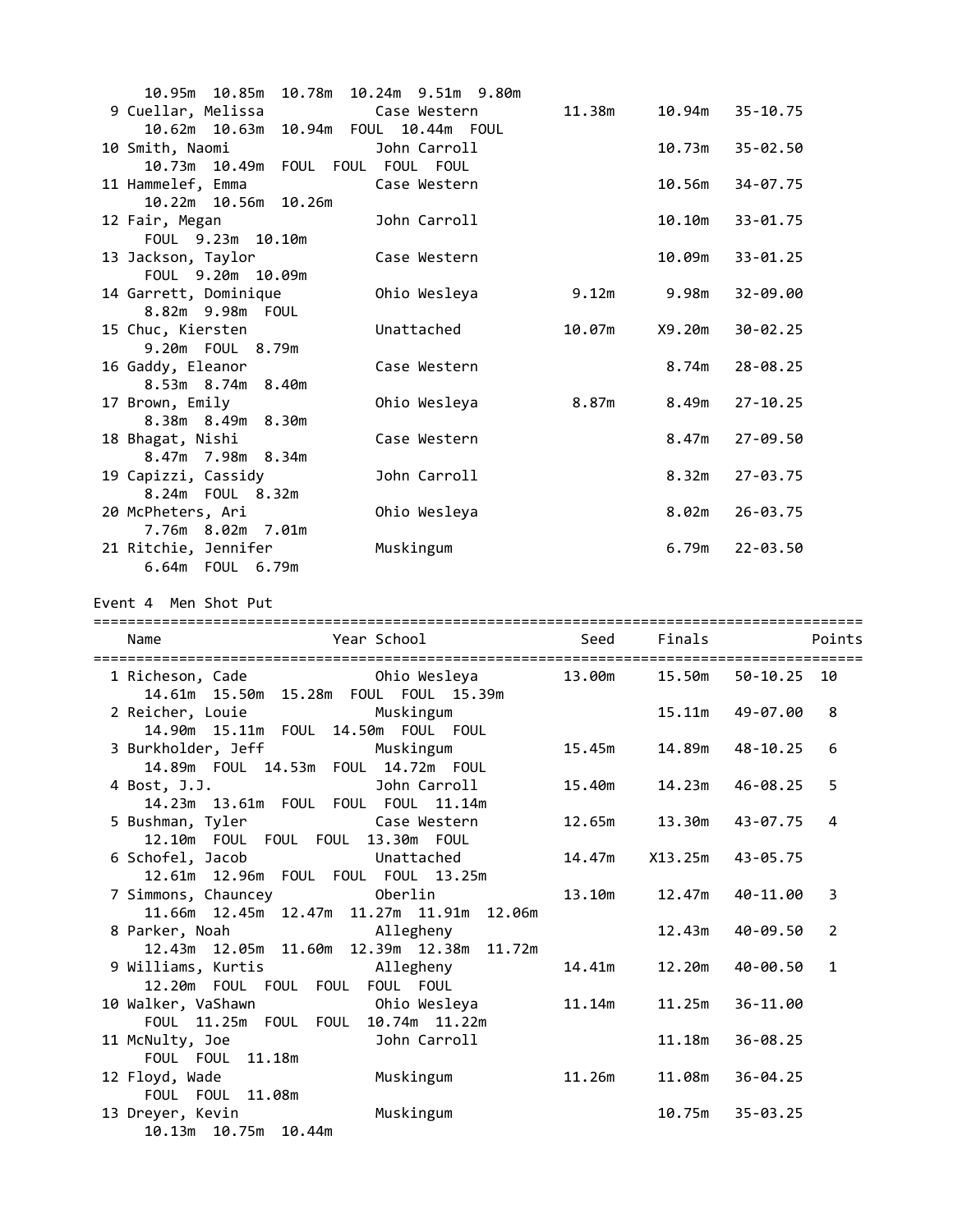| 14 Brookover, Wayne    | Ohio Wesleya | 10.00m | 10.57m | 34-08.25     |
|------------------------|--------------|--------|--------|--------------|
| 10.30m  FOUL  10.57m   |              |        |        |              |
| 15 Lawrence, William   | Muskingum    | 10.59m | 10.48m | 34-04.75     |
| 9.93m 9.75m 10.48m     |              |        |        |              |
| 16 Smith, Tyler        | Muskingum    | 8.93m  | 9.50m  | $31 - 02.00$ |
| FOUL 9.50m FOUL        |              |        |        |              |
| 17 Deem, Nicholas      | Unattached   |        | X8.49m | $27 - 10.25$ |
| 7.87m 8.49m<br>8.13m   |              |        |        |              |
| 18 Blankenship, Jayson | Ohio Wesleya | 8.92m  | 7.82m  | 25-08.00     |
| FOUL 7.81m 7.82m       |              |        |        |              |

Event 5 Women Long Jump

| Name                                                                                  | Year School               | Seed Finals |                 |                      | Points       |
|---------------------------------------------------------------------------------------|---------------------------|-------------|-----------------|----------------------|--------------|
| 1 Goodridge, Annie<br>5.11m  4.98m  5.27m  5.17m  FOUL  5.24m                         | Oberlin                   | 5.56m       | 5.27m           | 17-03.50 10          |              |
| 2 Brown, Emily<br>5.25m 5.05m 4.83m 5.04m 4.99m 5.24m                                 | Ohio Wesleya              | 5.77m       | 5.25m           | 17-02.75             | 8            |
| 3 Bhanja, Deb<br>5.00m  FOUL  4.93m  4.76m  FOUL  FOUL                                | Unattached                | 5.47m       | X5.00m          | 16-05.00             |              |
| 4 DeLuca, Maria<br>FOUL 5.00m 4.69m FOUL FOUL 4.89m                                   | John Carroll              |             | J5.00m          | 16-05.00             | 6            |
| 5 Frandanisa, Katelyn Machadon Dohn Carroll<br>4.78m  4.98m  FOUL  4.41m  4.74m  FOUL |                           | 4.93m       | 4.98m           | $16 - 04.25$         | 5            |
| 6 Willard, Rachel<br>4.59m  4.67m  4.96m  4.62m  4.78m  4.55m                         | Case Western              | 4.79m       | 4.96m           | $16 - 03.25$         | 4            |
| 7 Reidlinger, Cloie<br>4.71m  4.67m  4.48m  FOUL  4.86m  FOUL                         | Ohio Wesleya              |             | 4.86m           | 15-11.50             | 3            |
| 8 Hair, Autumn<br>4.67m  4.84m  FOUL  4.48m  4.57m  4.62m                             | Unattached                | 5.11m       | X4.84m          | 15-10.50             |              |
| 9 Double, Mary<br>FOUL 4.78m 4.77m FOUL 4.70m FOUL                                    | Muskingum                 |             | 4.78m           | 15-08.25             | 2            |
| 10 Yang, Roslyn Case Western<br>4.58m  4.66m  4.57m                                   |                           |             | 4.66m           | 15-03.50             | $\mathbf{1}$ |
| 11 Kelts, Sam<br>4.53m  4.32m  4.42m                                                  | Case Western              | 4.59m       | 4.53m           | 14-10.50             |              |
| 12 Reid-Harris, Jasmine<br>3.88m  4.46m  FOUL                                         | Allegheny                 | 4.49m       | 4.46m           | 14-07.75             |              |
| 13 Flint, Bailey<br>4.41m 4.19m 4.22m                                                 | Case Western              | 4.33m       | 4.41m<br>J4.41m | 14-05.75<br>14-05.75 |              |
| 14 Cooper, Samantha<br>FOUL FOUL 4.41m<br>15 Arline, Andrea                           | Allegheny<br>Case Western |             | 4.29m           | 14-01.00             |              |
| FOUL 4.29m FOUL<br>-- Acevedo, Alyssa                                                 | Ohio Wesleya              | 5.08m       | <b>FOUL</b>     |                      |              |
| FOUL FOUL FOUL                                                                        |                           |             |                 |                      |              |

## Event 6 Men Long Jump

| Name             | Year School                                                                                                                       | Seed  | Finals | Points            |
|------------------|-----------------------------------------------------------------------------------------------------------------------------------|-------|--------|-------------------|
| 1 Snow, Hayden   | <b>Example 19 Solid Donnal Donnal Discover 19 Served</b> 20 November 20 November 20 No<br>6.83m  FOUL  6.68m  7.00m  7.02m  7.05m | 7.36m |        | 7.05m 23-01.75 10 |
| 2 Oddo, Dominic  | Case Western<br>6.19m 6.29m FOUL 6.41m 6.97m 6.64m                                                                                | 7.16m |        | 6.97m 22-10.50 8  |
| 3 Suresh, Ananth | Case Western<br>FOUL 6.25m 6.25m 5.85m 6.15m 6.34m                                                                                | 6.66m |        | 6.34m 20-09.75 6  |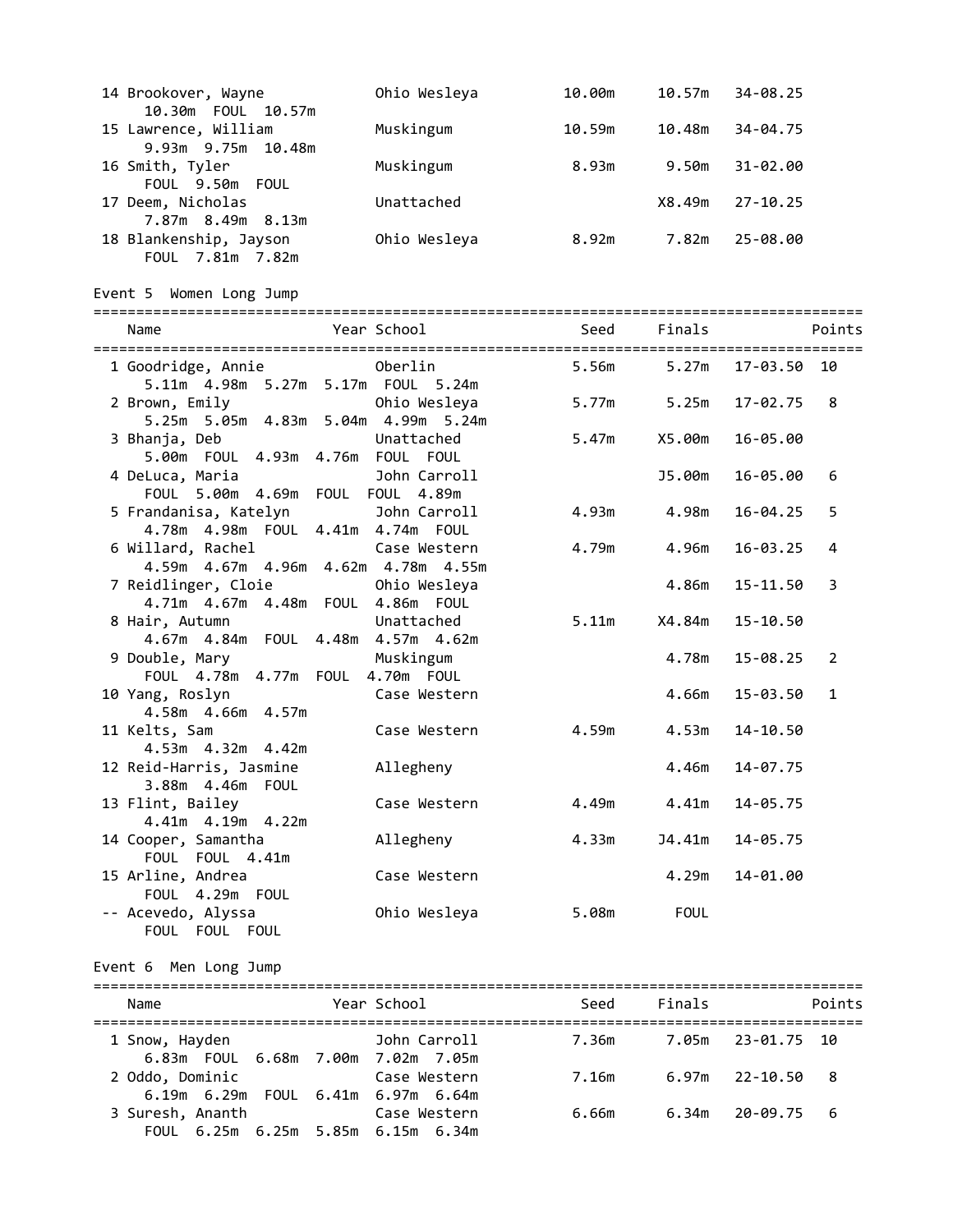| 4 Morrow, Delontaye <b>by Ohio Wesleya</b>   |                                     | 6.65m | 6.24m       | $20 - 05.75$ 5 |    |
|----------------------------------------------|-------------------------------------|-------|-------------|----------------|----|
|                                              | 6.24m 5.99m 6.09m 5.87m 5.80m 6.02m |       |             |                |    |
| 5 Smith, Cameron                             | Unattached                          | 6.11m | X6.10m      | $20 - 00.25$   |    |
| 5.89m 6.10m FOUL FOUL 5.63m FOUL             |                                     |       |             |                |    |
| 6 Bryan, Andre <b>Allegheny</b>              |                                     | 6.87m | J6.10m      | 20-00.25       | 4  |
| 5.83m 6.10m 5.79m PASS FOUL 5.70m            |                                     |       |             |                |    |
| 7 Wardlow, Chris                             | John Carroll                        |       | 6.00m 5.97m | 19-07.00       | 3  |
|                                              | 5.91m 5.58m 5.43m 5.34m 5.75m 5.97m |       |             |                |    |
| 8 Dauphin, Tanguy                            | Unattached                          | 6.00m | X5.96m      | 19-06.75       |    |
|                                              | 5.69m 5.96m 5.95m 5.55m 5.76m 5.67m |       |             |                |    |
| 9 Atallah, Adriano (Oberlin                  |                                     |       | 5.86m       | $19 - 02.75$ 2 |    |
| 5.72m 5.86m FOUL FOUL 5.48m 5.82m            |                                     |       |             |                |    |
| 10 Fernandez, Eloy <b>Elected</b> Unattached |                                     | 6.07m | X5.72m      | 18-09.25       |    |
| 5.65m 5.72m 5.64m                            |                                     |       |             |                |    |
| 11 Farber, Reed                              | Unattached                          | 5.82m | X5.69m      | 18-08.00       |    |
| 5.66m 5.69m 5.27m                            |                                     |       |             |                |    |
| 12 Rerkpattanapipat, Max                     | Unattached                          | 6.07m | XJ5.69m     | 18-08.00       |    |
| 5.46m 5.69m 5.19m                            |                                     |       |             |                |    |
| 13 Peyton, Griffin                           | Ohio Wesleya                        | 6.36m | 5.67m       | 18-07.25       | -1 |
| 5.67m FOUL 4.96m                             |                                     |       |             |                |    |
| 14 French, Chris                             | Muskingum                           |       | 5.52m       | 18-01.50       |    |
| FOUL 5.52m 5.49m                             |                                     |       |             |                |    |
| 15 MacIntyre, Cameron                        | Oberlin                             |       | 5.40m       | 17-08.75       |    |
| 5.40m 5.24m 4.78m                            |                                     |       |             |                |    |

Event 7 Women Triple Jump

| Year School<br>Name<br>===============================                                     |              | Seed   | Finals      |              | Points |
|--------------------------------------------------------------------------------------------|--------------|--------|-------------|--------------|--------|
| 1 Johnson, Jen Mallegheny<br>10.55m FOUL FOUL FOUL PASS PASS                               |              | 10.89m | 10.55m      | 34-07.50 10  |        |
| 2 Kelts, Sam<br>9.85m 9.90m 9.94m FOUL 10.17m 10.47m                                       | Case Western | 10.21m | 10.47m      | 34-04.25     | 8      |
| <b>Example 19</b> John Carroll<br>3 DeLuca, Maria<br>10.25m 9.84m FOUL 10.04m 9.89m 10.38m |              |        | 10.38m      | 34-00.75     | 6      |
| 4 Willard, Rachel Case Western<br>10.26m  10.08m  10.30m  9.99m  10.26m  FOUL              |              | 10.61m | 10.30m      | 33-09.50     | 5      |
| 5 Holmes, Rayna 600 berlin<br>10.07m  10.02m  9.46m  10.20m  10.05m  FOUL                  |              | 10.63m | 10.20m      | $33 - 05.75$ | 4      |
| Unattached<br>6 Hair, Autumn<br>9.92m 10.15m 9.95m 9.88m 9.68m PASS                        |              | 10.62m | X10.15m     | 33-03.75     |        |
| FOUL 10.07m  FOUL 10.12m  FOUL 9.84m                                                       |              | 11.21m | 10.12m      | 33-02.50     | 3      |
| 8 Frandanisa, Katelyn Macham John Carroll<br>9.70m 9.88m 9.43m 9.39m PASS PASS             |              | 10.62m | 9.88m       | 32-05.00     | 2      |
| 9 Flint, Bailey Case Western<br>9.44m 9.44m 9.68m 9.21m 9.54m 9.32m                        |              | 10.41m | 9.68m       | $31 - 09.25$ | 1      |
| 10 Yang, Roslyn<br><b>Case Western</b><br>9.48m 9.58m 9.63m                                |              |        | 9.63m       | $31 - 07.25$ |        |
| -- Lingenfelter, Ehlana<br>FOUL FOUL FOUL                                                  | Muskingum    |        | <b>FOUL</b> |              |        |

Event 8 Men Triple Jump

| Name              | Year School               | Seed | Finals  | Points   |  |  |
|-------------------|---------------------------|------|---------|----------|--|--|
| 1 Fernandez, Eloy | Unattached                |      | X13.62m | 44-08.25 |  |  |
|                   | FOUL 13.25m 13.38m 13.62m |      |         |          |  |  |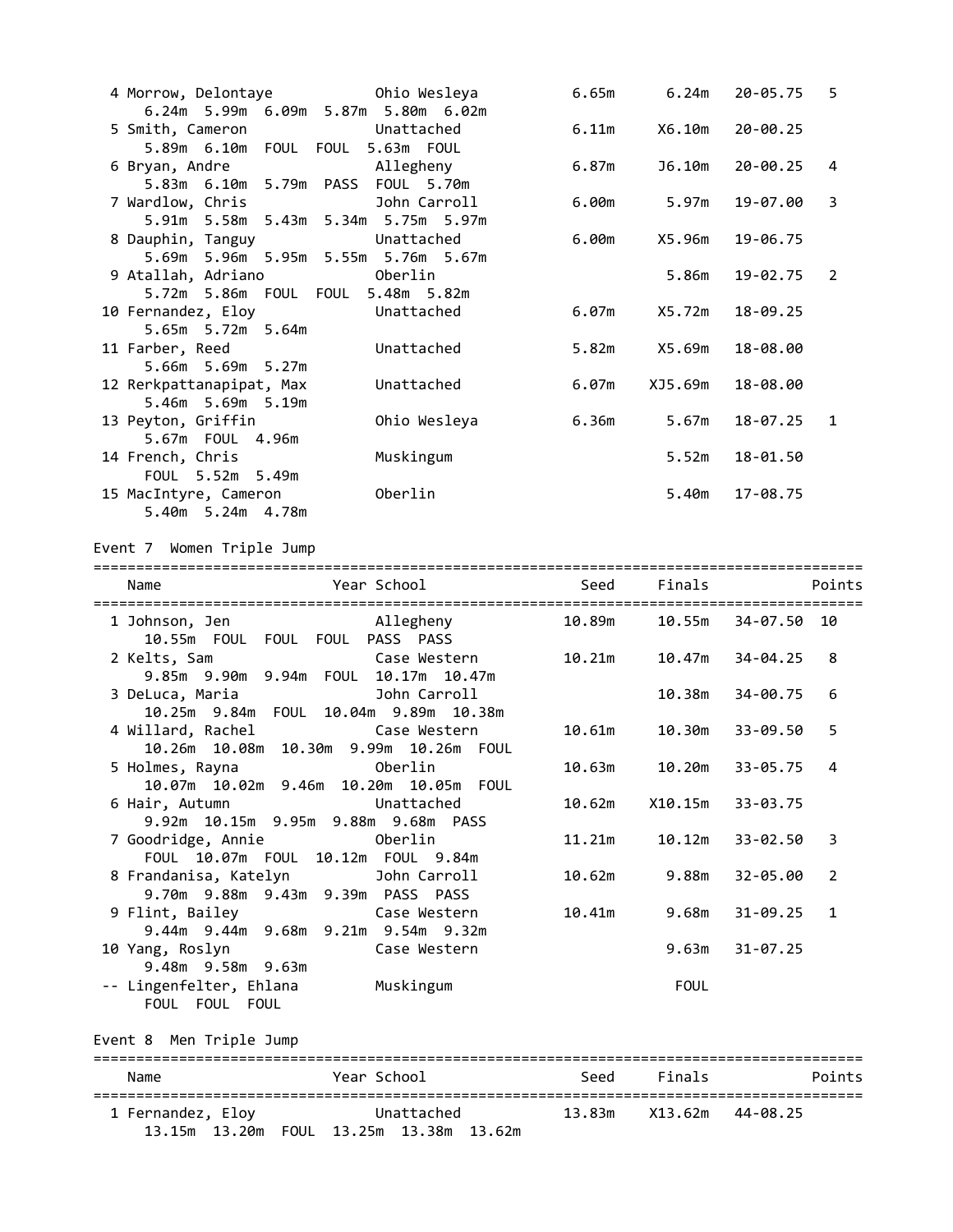| 2 Tanford, James 600 Oberlin                                                                                        |              | 12.89m | 13.42m  | 44-00.50          | 10     |
|---------------------------------------------------------------------------------------------------------------------|--------------|--------|---------|-------------------|--------|
| 12.74m  12.81m  13.20m  12.97m  13.02m  13.42m<br>3 Suresh, Ananth                                                  | Case Western | 13.75m | 12.53m  | 41-01.50          | 8      |
| FOUL 12.31m 12.53m 11.27m 12.45m FOUL<br>4 Rameriz-Wilson, Darien Ohio Wesleya<br>FOUL FOUL FOUL 12.07m FOUL 12.34m |              |        | 12.34m  | 40-06.00          | 6      |
| 5 Atallah, Adriano <b>berlin</b><br>11.27m 11.79m 11.77m 11.88m 11.42m 11.97m                                       |              |        | 11.97m  | 39-03.25          | 5      |
| 6 Rerkpattanapipat, Max Unattached<br>FOUL 11.75m 11.80m 11.77m 11.61m 11.73m                                       |              | 12.47m | X11.80m | 38-08.75          |        |
| 7 Wardlow, Chris <b>Bandlow</b> , Chris<br>11.51m 11.05m FOUL FOUL FOUL PASS                                        |              | 11.85m | 11.51m  | 37-09.25          | 4      |
| 8 French, Chris Muskingum<br>9.94m 10.16m 10.21m 10.39m 10.23m 10.37m                                               |              |        | 10.39m  | 34-01.25          | 3      |
| Event 9 Women Pole Vault                                                                                            |              |        |         |                   |        |
| Name                                                                                                                | Year School  | Seed   | Finals  |                   | Points |
| 1 Finney, Grace 6 - Oberlin<br>2.30 2.45 2.60 2.75 2.90 3.05 3.20 3.35 3.50<br>P P P P P P XO XXO XXX               |              | 3.51m  | 3.35m   | 10-11.75 10       |        |
| 2 Waltz, Abby Case Western<br>2.30 2.45 2.60 2.75 2.90 3.05 3.20 3.35<br>P P P P XXX XO XXO XXX                     |              |        | 3.20m   | 10-06.00          | 8      |
| <u>oberlin</u><br>3 Cook-Gist, Imani<br>2.30 2.45 2.60 2.75 2.90 3.05 3.20 3.35<br>P P P XXO O XXO XXO XXX          |              |        | J3.20m  | 10-06.00          | 6      |
| 4 Rozsa, Nicole <b>by Ohio Wesleya</b><br>2.30 2.45 2.60 2.75 2.90 3.05 3.20<br>P P P P XO XXX<br>P.                |              | 3.41m  | 3.05m   | 10-00.00          | 5      |
| 5 Martin, Reannah Muskingum<br>2.30 2.45 2.60 2.75 2.90 3.05<br>P P O O XXX<br>P                                    |              | 2.97m  |         | $2.90m$ $9-06.25$ | 4      |
| 6 Sheehan, Erin<br>2.30 2.45 2.60 2.75 2.90<br>P O O XXX                                                            | Ohio Wesleya |        |         | 2.75m 9-00.25     | 3      |
| 7 Hammelef, Emma<br>2.30 2.45 2.60 2.75<br>P XXO<br>0<br>xxx                                                        | Case Western |        |         | $2.60m$ $8-06.25$ | 2      |
| -- Shomon, Alexis<br>2.30 2.45<br>PPP XXX                                                                           | Ohio Wesleya | 2.82m  | NΗ      |                   |        |
| -- Kato, Alissa<br>2.30<br><b>XXX</b>                                                                               | Case Western |        | NΗ      |                   |        |
| -- Weppner, Erin<br>2.30<br><b>XXX</b>                                                                              | Case Western |        | NΗ      |                   |        |
| -- Lingenfelter, Ehlana<br>2.30<br><b>XXX</b>                                                                       | Muskingum    |        | NΗ      |                   |        |
| Event 10 Men Pole Vault                                                                                             |              |        |         |                   |        |
| Name                                                                                                                | Year School  | Seed   | Finals  |                   | Points |
| 1 Wheatley, Jahkeem                                                                                                 | Oberlin      | 3.96m  | 4.11m   | 13-05.75          | 10     |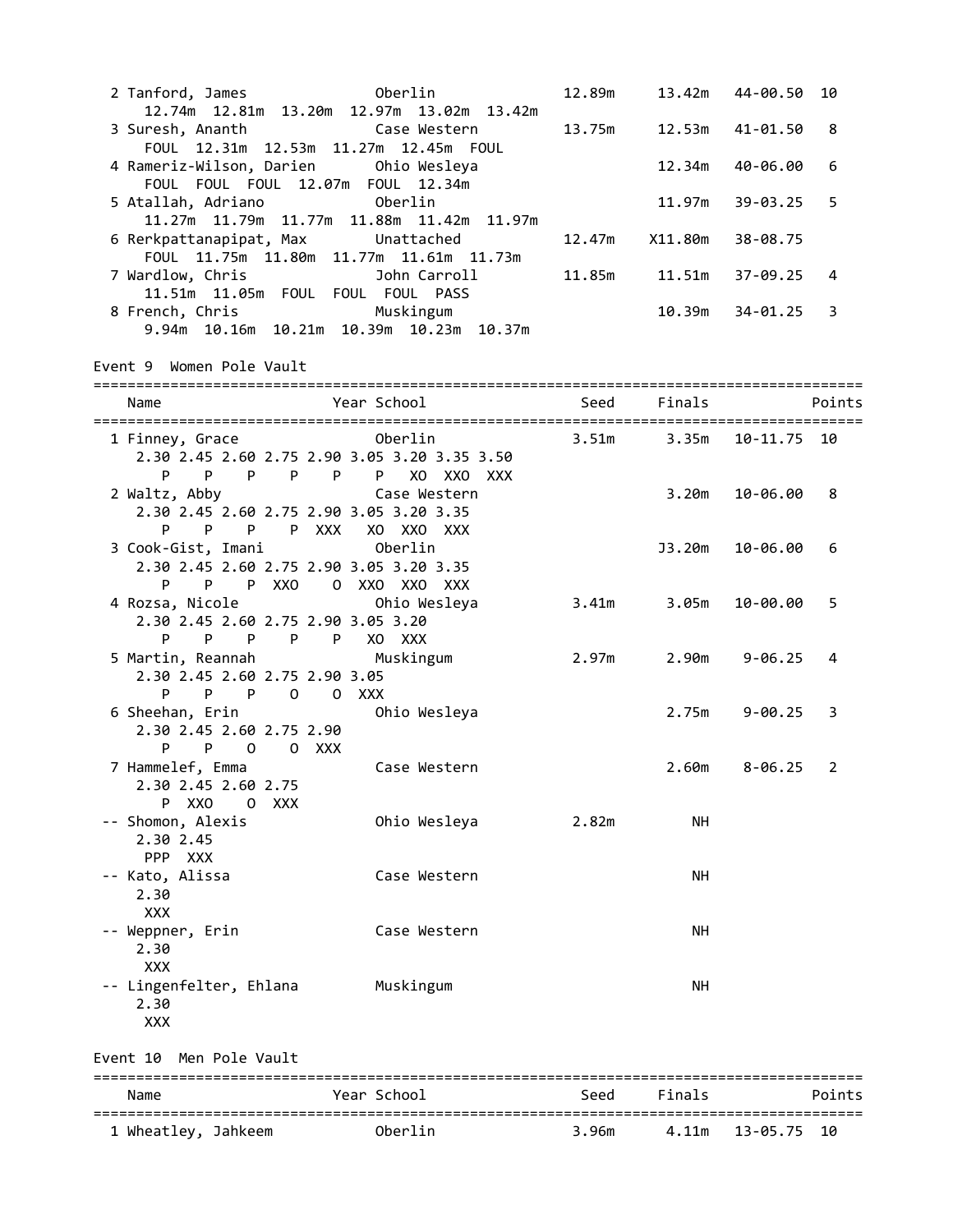|                                    |                   | 3.05 3.20 3.35 3.50 3.65 3.81 3.96 4.11 4.26 |             |        |                        |   |
|------------------------------------|-------------------|----------------------------------------------|-------------|--------|------------------------|---|
| P<br>$P$ $P$                       | $\mathsf{P}$<br>P | 0 XO O XXX                                   |             |        |                        |   |
| 2 Blankenship, Jayson Ohio Wesleya |                   |                                              | 4.41m       |        | J4.11m 13-05.75 8      |   |
|                                    |                   | 3.05 3.20 3.35 3.50 3.65 3.81 3.96 4.11 4.26 |             |        |                        |   |
| P<br>P P                           | P<br>$\mathsf{P}$ | 0 XO XXO XXX                                 |             |        |                        |   |
|                                    |                   |                                              |             |        | 4.14m 3.96m 12-11.75 6 |   |
|                                    |                   | 3.05 3.20 3.35 3.50 3.65 3.81 3.96 4.11      |             |        |                        |   |
| P<br>P P P                         |                   | P =<br>XO .<br>XO XXX                        |             |        |                        |   |
| 4 Traverso, Luke Case Western      |                   |                                              |             | 3.81m  | 12-06.00               | 5 |
| 3.05 3.20 3.35 3.50 3.65 3.81 3.96 |                   |                                              |             |        |                        |   |
| $\mathsf{P}$<br>P<br>P             | XO                | XO XXO XXX                                   |             |        |                        |   |
| 5 Burns, Ryan                      |                   | Case Western                                 |             | 3.65m  | $11 - 11.75$ 3         |   |
| 3.05 3.20 3.35 3.50 3.65 3.81      |                   |                                              |             |        |                        |   |
| P                                  | P O O O XXX       |                                              |             |        |                        |   |
| 5 Prigg, David                     |                   | Case Western                                 | 4.11m 3.65m |        | $11 - 11.75$ 3         |   |
| 3.05 3.20 3.35 3.50 3.65 3.81      |                   |                                              |             |        |                        |   |
| PPPP                               |                   | 0 XXX                                        |             |        |                        |   |
| 5 Zapor, Andrew Case Western       |                   |                                              | 3.80m 3.65m |        | $11 - 11.75$ 3         |   |
| 3.05 3.20 3.35 3.50 3.65 3.81      |                   |                                              |             |        |                        |   |
| P<br>P<br>P.                       | $\Omega$          | 0 XXX                                        |             |        |                        |   |
| 8 Dockery, Reuben Case Western     |                   |                                              | 3.50m 3.35m |        | $10-11.75$ 1           |   |
| 3.05 3.20 3.35 3.50                |                   |                                              |             |        |                        |   |
| $0$ P O XXX                        |                   |                                              |             |        |                        |   |
| 9 Fulton, Nick                     |                   | Muskingum                                    |             | J3.35m | 10-11.75               |   |
| 3.05 3.20 3.35 3.50                |                   |                                              |             |        |                        |   |
| $\Omega$<br>P XXO XXX              |                   |                                              |             |        |                        |   |

# Event 11 Women High Jump

| Name                                                                                                                                  | Year School                                                                                                                    | Seed  | Finals | Points                  |
|---------------------------------------------------------------------------------------------------------------------------------------|--------------------------------------------------------------------------------------------------------------------------------|-------|--------|-------------------------|
| 1 Robinson, Cirrus <b>Canada Contra Contra Chile</b> Ohio Wesleya<br>1.37 1.42 1.47 1.52 1.57 1.62 1.67 1.72                          |                                                                                                                                | 1.75m | 1.72m  | 5-07.75 10              |
| P<br>P<br>$\mathsf{P}$<br>$0\qquad 0$<br>2 Ellyson, Emily <b>Muskingum</b><br>1.37 1.42 1.47 1.52 1.57 1.62 1.67<br>0 0 0 X0 0 X0 XXX | 0<br>0 XXO                                                                                                                     | 1.61m | 1.62m  | 5-03.75<br>8            |
| 3 Robinson, Megan<br>1.37 1.42 1.47 1.52 1.57 1.62<br>$0 \times 0$<br>P <sub>2</sub><br>$\Omega$                                      | <u>oberlin Superang Disember 2014 and 2014 and 2014 and 2014 and 2014 and 2014 and 2014 and 2014 and 2014 and 20</u><br>XO XXX | 1.60m | 1.57m  | 5-01.75<br>6            |
| 4 Linn, Nikki<br>1.37 1.42 1.47 1.52 1.57 1.62<br>P O XO XXO XXX<br>P                                                                 | John Carroll                                                                                                                   | 1.64m |        | J1.57m 5-01.75<br>5     |
| 5 Moore, Tiffany <b>Sandar Company</b> Ohio Wesleya<br>1.37 1.42 1.47 1.52 1.57<br>0 0 0 XO XXX                                       |                                                                                                                                |       |        | 4                       |
| 6 Rotman, Lydia<br>1.37 1.42 1.47 1.52 1.57<br>P XXO O XXO XXX                                                                        | Allegheny                                                                                                                      |       |        | $J1.52m$ $4-11.75$<br>3 |
| 7 Flint, Bailey<br>1.37 1.42 1.47 1.52<br>0 XO XXO XXX                                                                                | Case Western                                                                                                                   | 1.53m |        | 1.47m   4-09.75<br>2    |
| 8 Kelts, Sam<br>1.37 1.42 1.47<br>XO XO<br>0 XXX                                                                                      | Case Western                                                                                                                   | 1.43m | 1.42m  | 4-07.75<br>1            |
| 9 Hines, Julie<br>1.37 1.42 1.47<br>$\Omega$<br>XO XXX                                                                                | Case Western                                                                                                                   |       | J1.42m | 4-07.75                 |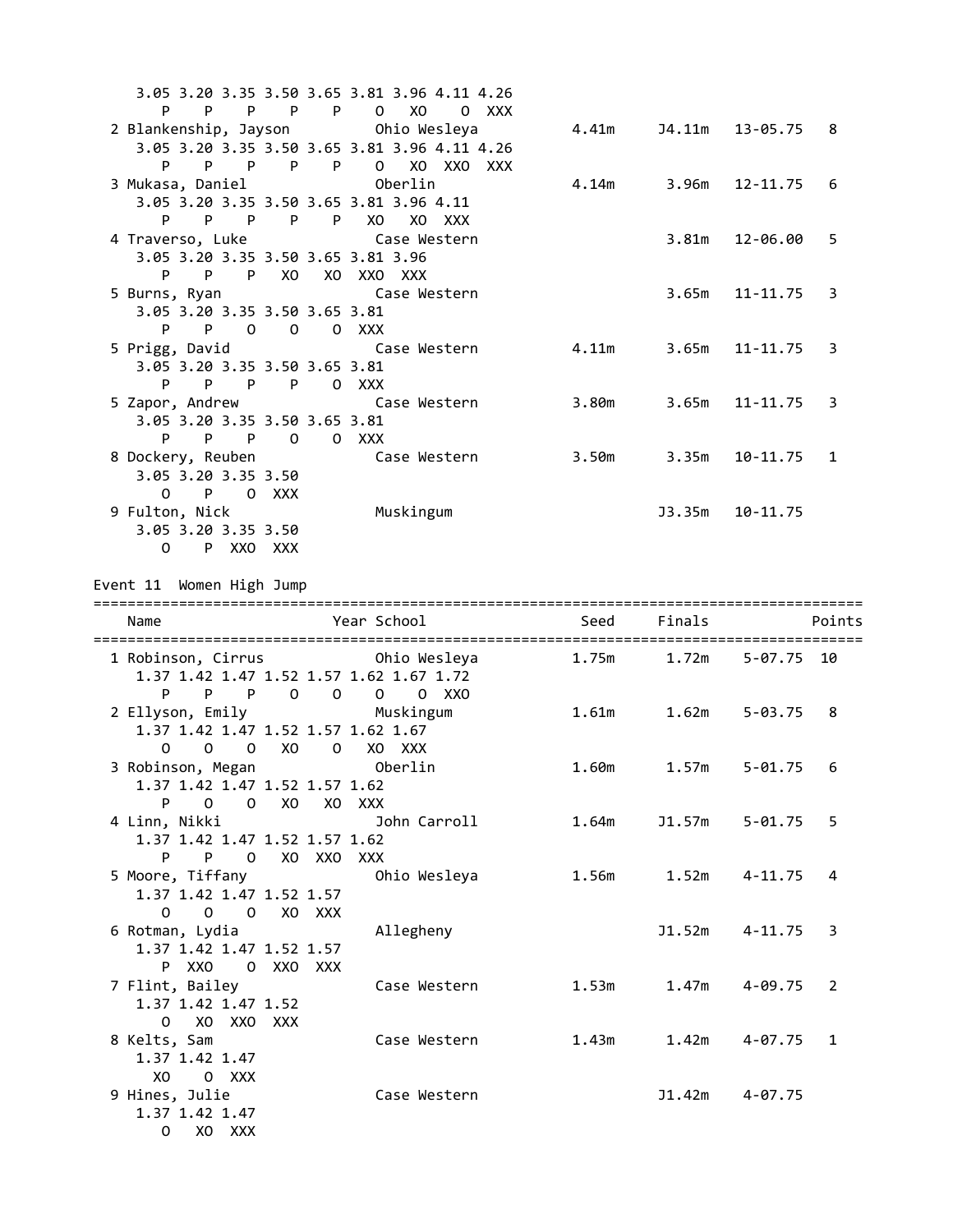| 10 Keegan, Jasmine   | Oberlin      | 1.52m | J1.42m | 4-07.75     |
|----------------------|--------------|-------|--------|-------------|
| 1.37 1.42 1.47       |              |       |        |             |
| XO XXX<br>XO.        |              |       |        |             |
| 11 Jimenez, Isabella | Case Western |       | J1.42m | $4 - 07.75$ |
| 1.37 1.42 1.47       |              |       |        |             |
| XXO XXO XXX          |              |       |        |             |
| 12 Rozsa, Nicole     | Ohio Wesleya | 1.51m | 1.37m  | $4 - 06.00$ |
| 1.37 1.42            |              |       |        |             |
| <b>XXX</b><br>X0     |              |       |        |             |

Event 12 Men High Jump

| Name                                                                                          | Year School         | Seed  | Finals  | Points           |
|-----------------------------------------------------------------------------------------------|---------------------|-------|---------|------------------|
| 1 Farber, Reed<br>1.67 1.72 1.77 1.82 1.87 1.92                                               | Unattached          | 1.93m | X1.87m  | 6-01.50          |
| $\Omega$<br>$\Omega$<br>XO XXO XXX<br>P.<br>2 Smith, Cameron<br>1.67 1.72 1.77 1.82 1.87 1.92 | Unattached          | 1.89m | XJ1.87m | 6-01.50          |
| XO<br>P<br>$\Omega$<br>XO XXO<br>3 Oddo, Dominic<br>1.67 1.72 1.77 1.82 1.87                  | XXX<br>Case Western | 1.79m | 1.82m   | 5-11.50<br>9     |
| P<br>$\Omega$<br>$\overline{O}$<br>XO XXX<br>3 Weidner, Blake<br>1.67 1.72 1.77 1.82 1.87     | Muskingum           | 1.90m | 1.82m   | 9<br>$5 - 11.50$ |
| P<br>$\Omega$<br>$\Omega$<br>XO.<br>xxx<br>5 Dauphin, Tanguy<br>1.67 1.72 1.77                | Unattached          | 1.80m | X1.72m  | $5 - 07.75$      |
| XO<br>0 XXX<br>6 MacIntyre, Cameron<br>1.67 1.72<br>0 XXX                                     | Oberlin             |       | 1.67m   | $5 - 05.75$<br>6 |

### Event 15 Women 60 Meter Hurdles

|  | Name                               |  | Year School  | Seed  | Prelims    | H#             |               |
|--|------------------------------------|--|--------------|-------|------------|----------------|---------------|
|  |                                    |  |              |       |            |                |               |
|  | Preliminaries                      |  |              |       |            |                |               |
|  | 1 Valachovic, Tori                 |  | Allegheny    | 9.36  | $9.43q$ 2  |                |               |
|  | 2 Acevedo, Alyssa                  |  | Ohio Wesleya | 9.37  | $9.66q$ 3  |                |               |
|  | 3 Owens, Courtney                  |  | Ohio Wesleya |       | $9.75q$ 2  |                |               |
|  | 4 Piazza, Antonia                  |  | John Carroll | 9.93  | $9.79q$ 2  |                | 9.781         |
|  | 5 Spencer, Karrah                  |  | John Carroll | 9.01  |            |                | 9.79g 1 9.787 |
|  | 6 Baranowski, Joanna               |  | Unattached   | 9.91  | $X9.85q$ 3 |                |               |
|  | 7 Ross, Erin                       |  | Ohio Wesleya |       | $9.95q$ 2  |                |               |
|  | 8 Davis, Caitlyn                   |  | Allegheny    |       | $10.05q$ 3 |                |               |
|  | 9 Heebner, Maryellen               |  | Case Western | 10.60 | 10.16      | 1              |               |
|  | 10 Carroll, Shannon                |  | Case Western | 10.15 | 10.34      | 1              |               |
|  | 11 Ellyson, Emily                  |  | Muskingum    | 10.07 | 10.40      | $\mathbf{1}$   |               |
|  | 12 Dungan, Abbey                   |  | Case Western | 10.50 | 10.44      | $\overline{2}$ |               |
|  | 13 Jimenez, Isabella               |  | Case Western | 10.50 | 10.70      | 3              |               |
|  | 14 Hermann, Emily                  |  | Case Western | 10.68 | 10.83      | 1              |               |
|  | 15 Holland-Kerkes, Trustyn         |  | Muskingum    |       | 10.87      | 3              |               |
|  | 16 Hall, Samantha                  |  | Allegheny    |       | 11.34      | 1              |               |
|  | Women 60 Meter Hurdles<br>Event 15 |  |              |       |            |                |               |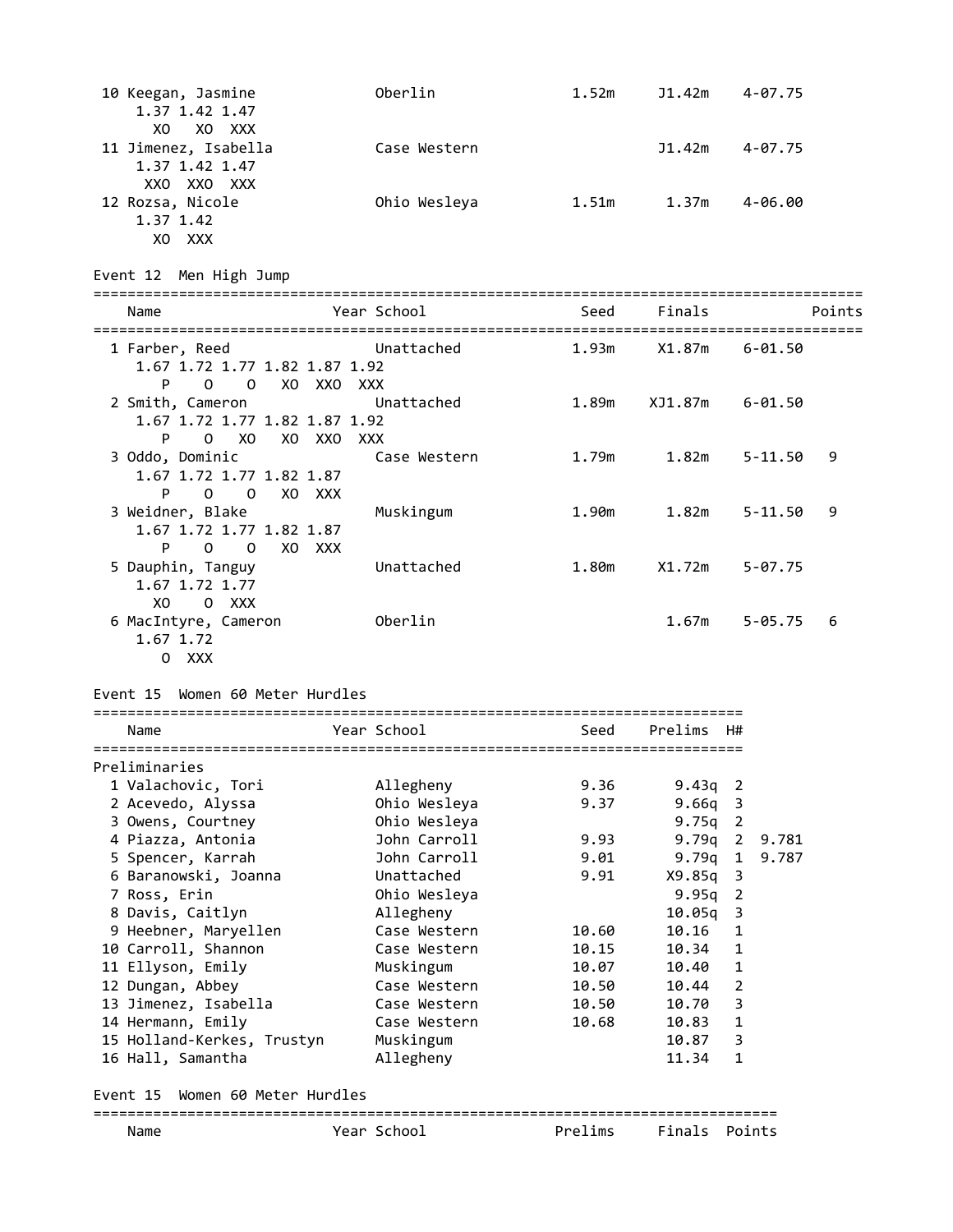|        |                                      |              | --------------------------------- |           |                |       |
|--------|--------------------------------------|--------------|-----------------------------------|-----------|----------------|-------|
| Finals |                                      |              |                                   |           |                |       |
|        | 1 Valachovic, Tori                   | Allegheny    | 9.43                              | 9.36      | 10             |       |
|        | 2 Acevedo, Alyssa                    | Ohio Wesleya | 9.66                              | 9.42      | 8              |       |
|        | 3 Spencer, Karrah                    | John Carroll | 9.79                              | 9.51      | 6              |       |
|        | 4 Piazza, Antonia                    | John Carroll | 9.79                              | 9.78      | 5              | 9.779 |
|        | 5 Baranowski, Joanna                 | Unattached   | 9.85                              | X9.78     | 9.780          |       |
|        | 6 Davis, Caitlyn                     | Allegheny    | 10.05                             | 10.03     | 4              |       |
|        | 7 Ross, Erin                         | Ohio Wesleya | 9.95                              | 10.13     | 3              |       |
|        | 8 Owens, Courtney                    | Ohio Wesleya | 9.75                              | 10.75     | $\overline{2}$ |       |
|        |                                      |              |                                   |           |                |       |
|        | Event 16 Men 60 Meter Hurdles        |              |                                   |           |                |       |
|        | Name                                 | Year School  | Seed                              | Prelims   |                |       |
|        | Preliminaries                        |              |                                   |           |                |       |
|        |                                      | Case Western | 8.51                              |           |                |       |
|        | 1 Mlack, Grant                       |              |                                   | 8.74q     |                |       |
|        | 2 Oddo, Dominic                      | Case Western | 8.95                              | 8.77q     |                |       |
|        | 3 Stover, Derek                      | Muskingum    | 9.19                              | 9.38q     |                |       |
|        | 4 Blankenship, Jayson                | Ohio Wesleya | 9.21                              | 9.47q     |                |       |
|        | Men 60 Meter Hurdles<br>Event 16     |              |                                   |           |                |       |
|        | Name                                 | Year School  | Prelims                           | Finals    | Points         |       |
|        |                                      |              |                                   |           |                |       |
| Finals |                                      |              |                                   |           |                |       |
|        | 1 Oddo, Dominic                      | Case Western | 8.77                              | 8.94      | 10             |       |
|        | 2 Mlack, Grant                       | Case Western | 8.74                              | 9.01      | 8              |       |
|        | 3 Stover, Derek                      | Muskingum    | 9.38                              | 9.51      | 6              |       |
|        |                                      |              |                                   |           |                |       |
|        |                                      |              |                                   |           |                |       |
|        | Women 60 Meter Dash<br>Event 17      |              |                                   |           |                |       |
|        | Name                                 | Year School  | Seed                              | Prelims   | H#             |       |
|        |                                      |              |                                   |           |                |       |
|        | Preliminaries                        |              |                                   |           |                |       |
|        | 1 Cook-Gist, Imani                   | Oberlin      | 7.85                              | 8.10q     | $\mathbf{1}$   |       |
|        | 2 Braga, Skylar                      | Case Western |                                   | 8.17q     | 2              |       |
|        | 3 Atkinson, Jaliyah                  | Ohio Wesleya | 8.21                              | 8.29q     | 4              |       |
|        | 4 Brown, Emily                       | Ohio Wesleya | 8.42                              | $8.30q$ 4 |                |       |
|        | 5 Penna, Izzie                       | John Carroll | 8.35                              | 8.38q     | $\mathbf 1$    |       |
|        | 6 DeLuca, Maria                      | John Carroll | 8.34                              | 8.41q     | 1              |       |
|        | 7 Leon, Gabrielle                    | John Carroll | 8.31                              | 8.44q     | 2              |       |
|        | 8 Johnston-Reynolds, J'Nia           | Case Western | 8.40                              | 8.47q     | 3              |       |
|        | 9 Hines, Julie                       | Case Western | 8.20                              | 8.49      | $\overline{2}$ |       |
|        | 10 Johnson, Amarii                   | Ohio Wesleya | 8.28                              | 8.53      | 4              |       |
|        | 11 Owens, Courtney                   | Ohio Wesleya | 8.20                              | 8.57      | 3              |       |
|        |                                      | Ohio Wesleya | 8.30                              | 8.58      | 3              |       |
|        | 12 Freyhof, Morgan                   |              |                                   |           |                |       |
|        | 13 Frandanisa, Katelyn               | John Carroll | 8.48                              | 8.59      | 4              |       |
|        | 14 Mendez, Brittany                  | Oberlin      | 9.00                              | 8.60      | 4              |       |
|        | 15 Johnson, Jen                      | Allegheny    | 8.91                              | 8.64      | 2              |       |
|        | 16 Stottner, Sarah                   | Case Western | 8.40                              | 8.66      | 2              |       |
|        | 17 Willard, Rachel                   | Case Western | 8.67                              | 8.69      | $\mathbf{2}$   |       |
|        | 18 Smiley, Ashley                    | Ohio Wesleya |                                   | 8.73      | 4              |       |
|        | 19 Reid-Harris, Jasmine              | Allegheny    |                                   | 8.74      | 2              |       |
|        | 20 Gorman, Raina                     | Allegheny    | 8.74                              | 8.82      | 1<br>8.812     |       |
|        | 21 Wiles, Tristen                    | Muskingum    |                                   | 8.82      | 8.815<br>3     |       |
|        | 22 Dungan, Abbey<br>23 Prall, Jordan | Case Western | 8.60                              | 8.89      | 3              |       |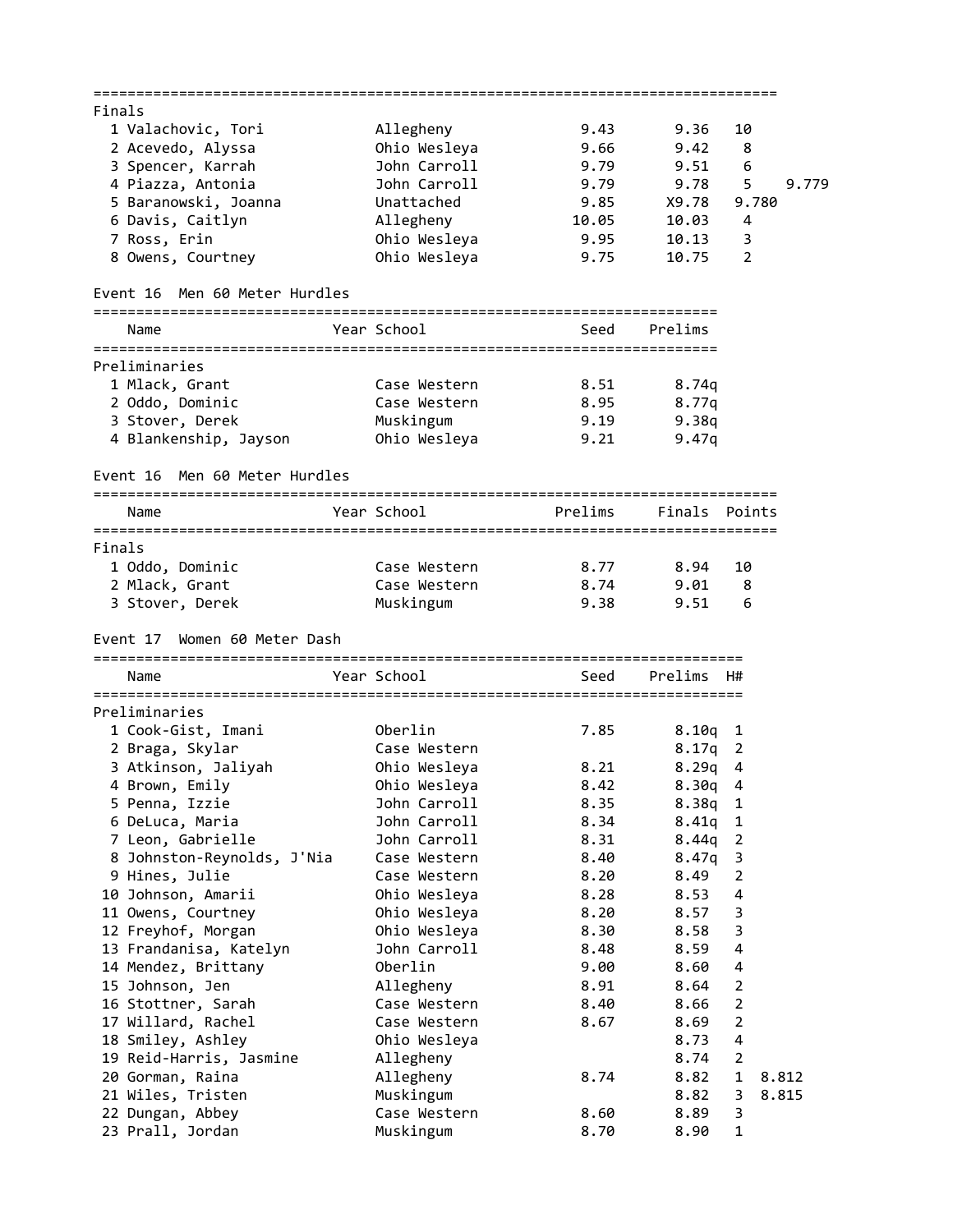|        | 24 Ellyson, Emily<br>25 Holland-Kerkes, Trustyn<br>26 Carroll, Shannon<br>27 Heebner, Maryellen<br>28 Arline, Andrea<br>29 Ritchie, Jennifer<br>30 Hermann, Emily<br>31 De Arco, Edy | Muskingum<br>Muskingum<br>Case Western<br>Case Western<br>Case Western<br>Muskingum<br>Case Western<br>Ohio Wesleya | 8.92<br>9.06<br>9.21<br>9.50<br>8.99<br>9.46 | 8.95<br>8.96<br>9.10<br>9.15<br>9.16<br>9.17<br>9.21<br>9.61 | 3<br>3<br>$\mathsf 3$<br>$\overline{2}$<br>$\mathbf{1}$<br>4<br>$\mathbf{1}$<br>4 |       |
|--------|--------------------------------------------------------------------------------------------------------------------------------------------------------------------------------------|---------------------------------------------------------------------------------------------------------------------|----------------------------------------------|--------------------------------------------------------------|-----------------------------------------------------------------------------------|-------|
|        | Women 60 Meter Dash<br>Event 17                                                                                                                                                      |                                                                                                                     |                                              |                                                              |                                                                                   |       |
|        | Name                                                                                                                                                                                 | Year School                                                                                                         | Prelims                                      | Finals                                                       | Points                                                                            |       |
| Finals |                                                                                                                                                                                      |                                                                                                                     |                                              |                                                              |                                                                                   |       |
|        | 1 Cook-Gist, Imani                                                                                                                                                                   | Oberlin                                                                                                             | 8.10                                         | 8.15                                                         | 10                                                                                |       |
|        | 2 Braga, Skylar                                                                                                                                                                      | Case Western                                                                                                        | 8.17                                         | 8.23                                                         | 8                                                                                 |       |
|        | 3 Brown, Emily                                                                                                                                                                       | Ohio Wesleya                                                                                                        | 8.30                                         | 8.30                                                         | 6                                                                                 | 8.291 |
|        | 4 Atkinson, Jaliyah                                                                                                                                                                  | Ohio Wesleya                                                                                                        | 8.29                                         | 8.30                                                         | 5                                                                                 | 8.299 |
|        | 5 Penna, Izzie                                                                                                                                                                       | John Carroll                                                                                                        | 8.38                                         | 8.39                                                         | 4                                                                                 |       |
|        | 6 Leon, Gabrielle                                                                                                                                                                    | John Carroll                                                                                                        | 8.44                                         | 8.40                                                         | 3                                                                                 |       |
|        | 7 DeLuca, Maria                                                                                                                                                                      | John Carroll                                                                                                        | 8.41                                         | 8.59                                                         | 2                                                                                 |       |
|        | 8 Johnston-Reynolds, J'Nia                                                                                                                                                           | Case Western                                                                                                        | 8.47                                         | 9.23                                                         | $\mathbf{1}$                                                                      |       |
|        | Event 18<br>Men 60 Meter Dash                                                                                                                                                        |                                                                                                                     |                                              |                                                              |                                                                                   |       |
|        | Name                                                                                                                                                                                 | Year School                                                                                                         | Seed                                         | Prelims                                                      | H#                                                                                |       |
|        |                                                                                                                                                                                      |                                                                                                                     |                                              |                                                              |                                                                                   |       |
|        | Preliminaries                                                                                                                                                                        |                                                                                                                     |                                              |                                                              |                                                                                   |       |
|        | 1 Bryan, Andre                                                                                                                                                                       | Allegheny                                                                                                           | 7.17                                         | 7.10q                                                        | $\mathbf{1}$                                                                      |       |
|        | 2 Morrow, Delontaye                                                                                                                                                                  | Ohio Wesleya                                                                                                        | 7.03                                         | 7.11q                                                        | 3                                                                                 |       |
|        | 3 Baugh, Allen                                                                                                                                                                       | Allegheny                                                                                                           | 7.12                                         | 7.18q                                                        | $\overline{3}$                                                                    | 7.175 |
|        | 4 Snow, Hayden                                                                                                                                                                       | John Carroll                                                                                                        | 7.10                                         | 7.18q                                                        | 5                                                                                 | 7.179 |
|        | 5 Sena, Marquis<br>6 Weirich, Cole                                                                                                                                                   | Ohio Wesleya<br>John Carroll                                                                                        | 7.10                                         | 7.18q                                                        | 4                                                                                 | 7.180 |
|        |                                                                                                                                                                                      | Case Western                                                                                                        | 7.09<br>6.96                                 | 7.19q                                                        | 5<br>$\mathbf{1}$                                                                 |       |
|        | 7 Zelkin, Ben                                                                                                                                                                        | Case Western                                                                                                        | 7.40                                         | 7.27q<br>7.31q                                               | 3                                                                                 | 7.301 |
|        | 8 Ibibo, Andrew<br>9 Friday, Justin                                                                                                                                                  | Ohio Wesleya                                                                                                        | 7.25                                         | 7.31                                                         | $\mathbf{2}$                                                                      | 7.305 |
|        | 9 Peyton, Griffin                                                                                                                                                                    | Ohio Wesleya                                                                                                        | 7.02                                         | 7.31                                                         | $2^{\circ}$                                                                       | 7.305 |
|        | 11 Falck, Bennett                                                                                                                                                                    | Allegheny                                                                                                           |                                              | 7.33                                                         | 5                                                                                 |       |
|        | 12 Haling, Jonathan                                                                                                                                                                  | Case Western                                                                                                        | 7.33                                         | 7.35                                                         | 5                                                                                 |       |
|        | 13 Oddo, Dominic                                                                                                                                                                     | Case Western                                                                                                        | 7.58                                         | 7.38                                                         | 4                                                                                 |       |
|        | 14 Rameriz-Wilson, Darien                                                                                                                                                            | Ohio Wesleya                                                                                                        |                                              | 7.41                                                         | $\mathbf 1$                                                                       |       |
|        | 15 Murphy, Tristan                                                                                                                                                                   | Muskingum                                                                                                           | 7.59                                         | 7.44                                                         | 5                                                                                 |       |
|        | 16 Cai, Michael                                                                                                                                                                      | Unattached                                                                                                          | 7.64                                         | X7.47                                                        | 4                                                                                 | 7.465 |
|        | 17 Boyer, Devan                                                                                                                                                                      | Muskingum                                                                                                           | 7.57                                         | 7.47                                                         | 2                                                                                 | 7.469 |
|        | 18 Hakim Jr., Musa                                                                                                                                                                   | Case Western                                                                                                        | 7.25                                         | 7.47                                                         | 3                                                                                 | 7.470 |
|        | 19 Wardlow, Chris                                                                                                                                                                    | John Carroll                                                                                                        |                                              | 7.55                                                         | 5                                                                                 |       |
|        | 20 Wong, Ricky                                                                                                                                                                       | Oberlin                                                                                                             | 7.50                                         | 7.57                                                         | $\mathbf 1$                                                                       |       |
|        | 21 Hibbard, Connor                                                                                                                                                                   | Oberlin                                                                                                             | 7.40                                         | 7.59                                                         | $\overline{2}$                                                                    |       |
|        | 22 Lopez, Noah                                                                                                                                                                       | Muskingum                                                                                                           | 7.57                                         | 7.60                                                         | 3                                                                                 |       |
|        | 23 Wade, Jaeron                                                                                                                                                                      | Allegheny                                                                                                           |                                              | 7.61                                                         | $\mathbf{1}$                                                                      | 7.606 |
|        | 24 Levine, Dorian                                                                                                                                                                    | Oberlin                                                                                                             | 7.30                                         | 7.61                                                         | 5                                                                                 | 7.609 |
|        | 25 Suresh, Ananth                                                                                                                                                                    | Case Western                                                                                                        | 7.15                                         | 7.63                                                         | $\overline{2}$                                                                    |       |
|        | 26 McKinney, Christopher                                                                                                                                                             | Muskingum                                                                                                           |                                              | 7.68                                                         | 4                                                                                 | 7.675 |
|        | 27 Thomas, Justin                                                                                                                                                                    | Case Western                                                                                                        | 7.88                                         | 7.68                                                         | 2                                                                                 | 7.677 |
|        | 28 Traverso, Luke                                                                                                                                                                    | Case Western                                                                                                        |                                              | 7.87                                                         | 3                                                                                 |       |
|        | 29 Steuernagel, Riley                                                                                                                                                                | Allegheny                                                                                                           |                                              | 7.89                                                         | $\overline{2}$                                                                    |       |
|        | 30 Abra, Marouane                                                                                                                                                                    | Oberlin                                                                                                             | 7.60                                         | 8.17                                                         | 5                                                                                 |       |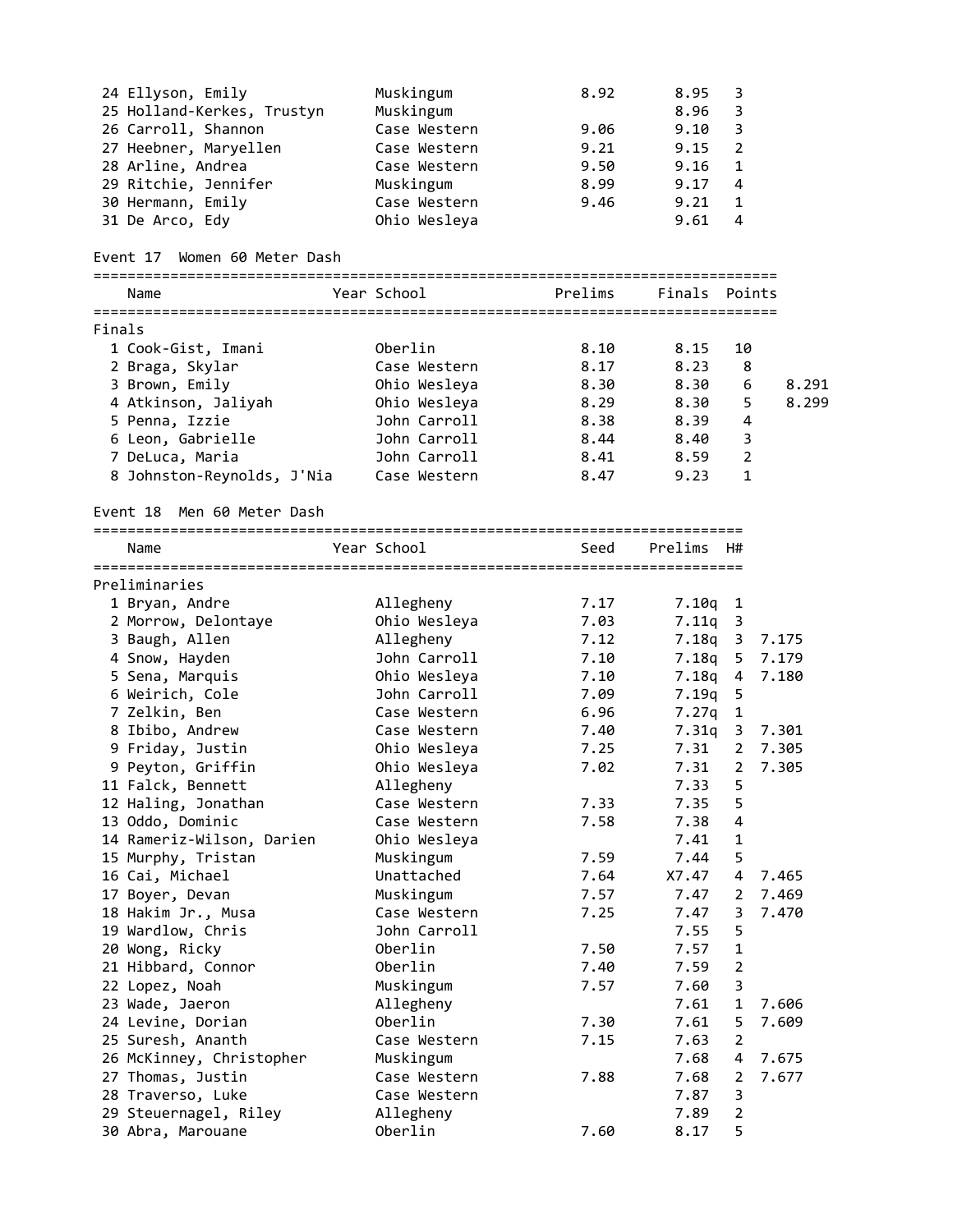31 Gleeson, Ryan Oberlin 7.38 9.18 4

| Event 18 Men 60 Meter Dash                                      |                       |                                          |         |                                   |               |       |
|-----------------------------------------------------------------|-----------------------|------------------------------------------|---------|-----------------------------------|---------------|-------|
| Name                                                            | Year School           |                                          | Prelims | Finals                            | Points        |       |
| Finals                                                          |                       |                                          |         |                                   |               |       |
| 1 Weirich, Cole                                                 | John Carroll          |                                          | 7.19    | 7.06                              | 10            |       |
| 2 Morrow, Delontaye                                             | Ohio Wesleya          |                                          | 7.11    | 7.09                              | 8             |       |
| 3 Bryan, Andre                                                  | Allegheny             |                                          | 7.10    | 7.10                              | 6             |       |
| 4 Baugh, Allen                                                  | Allegheny             |                                          | 7.18    | 7.16                              | 5             |       |
| 5 Sena, Marquis                                                 | Ohio Wesleya          |                                          | 7.18    | 7.18                              | 4             | 7.175 |
| 6 Snow, Hayden                                                  | John Carroll          |                                          | 7.18    | 7.18                              | 3             | 7.176 |
| 7 Zelkin, Ben                                                   | Case Western          |                                          | 7.27    | 7.27                              | 2             |       |
| 8 Ibibo, Andrew                                                 | Case Western          |                                          | 7.31    | 8.17                              | 1             |       |
| Women 1 Mile Run<br>Event 19                                    |                       |                                          |         |                                   |               |       |
| Name                                                            | Year School           |                                          | Seed    | Finals                            | Points        |       |
|                                                                 |                       |                                          |         |                                   |               |       |
| 1 Olson, Kiera                                                  | Case Western          |                                          |         | 5:34.71                           | 10            |       |
| 2 Mitchem, Mallorie                                             | Case Western          |                                          |         | 6:02.28                           | 8             |       |
| Event 20 Men 1 Mile Run                                         |                       |                                          |         |                                   |               |       |
| Name                                                            | Year School           |                                          | Seed    | Finals                            | Points        |       |
|                                                                 |                       |                                          |         |                                   |               |       |
| 1 Roshon, Zach<br>2 Jacobs, Julian                              | Unattached<br>Oberlin |                                          | 5:00.00 | X4:31.02<br>5:35.67               | 10            |       |
|                                                                 |                       |                                          |         |                                   |               |       |
| Event 21 Women 4x200 Meter Relay                                |                       |                                          |         | ================================= |               |       |
| School                                                          |                       |                                          | Seed    | Finals                            | Points        |       |
| 1 Oberlin<br>'A'<br>1) Drafts-Johnson, Lilah<br>3) Ezimora, Ify |                       | 2) Cook-Gist, Imani<br>4) Doane, Jillian | 1:48.00 | X1:47.18                          | 10            |       |
| 2 Case Western 'A'<br>1) Kloster, Marie-Louise                  |                       | 2) Johnston-Reynolds, J'Niah             | 1:49.99 | X1:50.47                          | 8             |       |
| 3) Hines, Julie<br>3 Muskingum 'A'                              |                       | 4) Newman, Olivia                        | 1:52.82 | X2:00.67                          | 6             |       |
| 1) Double, Mary<br>3) Holland-Kerkes, Trustyn                   |                       | 2) Ellyson, Emily<br>4) Prall, Jordan    |         |                                   |               |       |
| Event 22 Men 4x200 Meter Relay                                  |                       |                                          |         |                                   |               |       |
| School                                                          |                       |                                          | Seed    |                                   | Finals Points |       |
| 'A'<br>1 Case Western                                           |                       |                                          | 1:30.91 | X1:33.36                          | 10            |       |
| 1) Haling, Jonathan                                             |                       | 2) Mlack, Grant                          |         |                                   |               |       |
| 3) Oddo, Dominic                                                |                       | 4) Ibibo, Andrew                         |         |                                   |               |       |
| 2 Unattached 'A'                                                |                       |                                          | 1:35.00 | X1:36.50                          |               |       |
| 1) Fernandez, Eloy                                              |                       | 2) Kelly, Kevin                          |         |                                   |               |       |
| 3) Farber, Reed                                                 |                       | 4) Dauphin, Tanguy                       |         |                                   |               |       |
| 3 Muskingum 'A'                                                 |                       |                                          | 1:35.70 | X1:38.57                          | 8             |       |
|                                                                 |                       |                                          |         |                                   |               |       |
| 1) Spencer, Kamari                                              |                       | 2) Murphy, Tristan                       |         |                                   |               |       |
| 3) Case, Josh                                                   |                       | 4) Boyer, Devan                          |         |                                   |               |       |
| 4 Oberlin 'A'                                                   |                       |                                          | 1:42.00 | X1:39.52                          | 6             |       |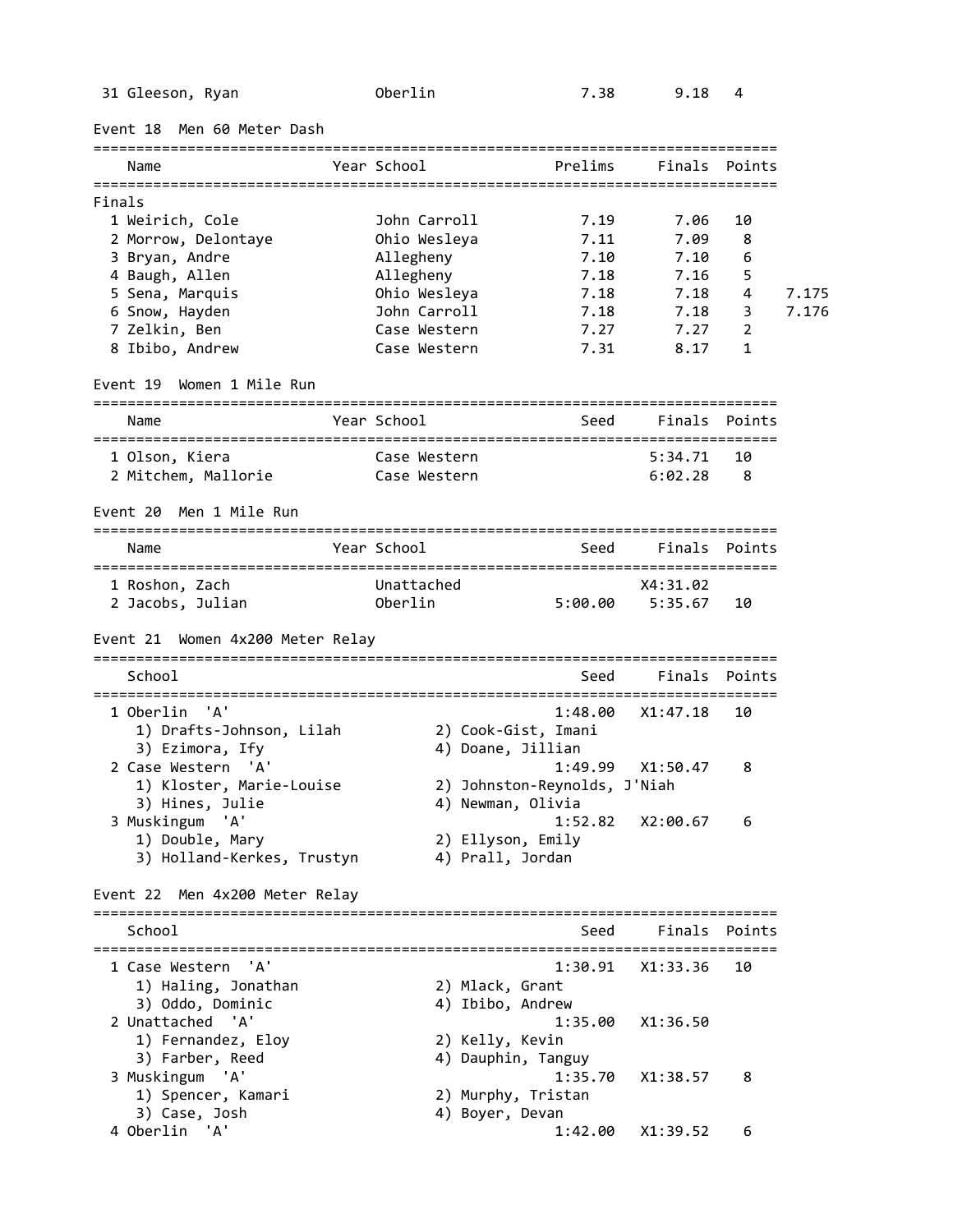| 1) | Levine, | Dorian |
|----|---------|--------|
|    |         |        |

3) Abra, Marouane (4) Wong, Ricky

5 Muskingum 'B' 1:35.00 X1:40.63 5

1) McKinney, Christopher 2) Stinson, Fred

1) Levine, Dorian 2) Vasilikos, Periklis

Event 23 Women 400 Meter Dash

| 3) Lopez, Noah | 4) Stover, Derek |
|----------------|------------------|
|----------------|------------------|

|   | Name                        | Year School  | Seed    | Finals H# Points |                |                |
|---|-----------------------------|--------------|---------|------------------|----------------|----------------|
|   |                             |              |         |                  |                |                |
|   | 1 Schubert, Rachel          | John Carroll | 58.63   | 1:00.96          | 5.             | 10             |
|   | 2 Powell, Ashura            | John Carroll | 58.19   | 1:01.21          | 5              | 8              |
|   | 3 Miller, Kendall           | John Carroll | 59.78   | 1:01.26          | 5              | 6              |
|   | 4 Saluan, Noelle            | John Carroll | 59.43   | 1:01.32          | 5              | 5              |
|   | 5 Valachovic, Tori          | Allegheny    | 59.88   | 1:01.54          | 4              | 4              |
|   | 6 Smith, Morgan             | Ohio Wesleya | 1:00.79 | 1:01.76          | 4              | 3              |
|   | 7 Rees, Bri                 | Case Western | 1:01.42 | 1:02.87          | 4              | $\overline{2}$ |
| 8 | Morris, Amy                 | John Carroll | 1:01.98 | 1:03.00          | 3              | $\mathbf{1}$   |
|   | 9 Newman, Olivia            | Case Western | 1:00.73 | 1:03.11          | 4              |                |
|   | 10 Swisher, Jessica         | John Carroll | 1:01.23 | 1:03.54          | 4              |                |
|   | 11 Powell, Megan            | Allegheny    |         | 1:04.25          | 1              |                |
|   | 12 King, Maria              | Case Western | 1:03.11 | 1:05.24          | $\overline{2}$ |                |
|   | 13 Sutter, Kathryn          | Allegheny    | 1:04.19 | 1:05.26          | $\overline{2}$ |                |
|   | 14 Baranowski, Joanna       | Unattached   | 1:05.58 | X1:05.72         | 1              |                |
|   | 15 Johnston-Reynolds, J'Nia | Case Western | 1:03.00 | 1:06.24          | 3              |                |
|   | 16 Johnson, Imani           | Ohio Wesleya | 1:02.56 | 1:06.48          | 3              |                |
|   | 17 Booth, Sydney            | John Carroll | 1:02.65 | 1:06.52          | 3              |                |
|   | 18 Naylor, Tatum            | Case Western | 1:04.84 | 1:07.14          | $\overline{2}$ |                |
|   | 19 Wildt, Amanda            | Allegheny    | 1:05.00 | 1:09.35          | $\overline{2}$ |                |
|   | 20 Heebner, Maryellen       | Case Western | 1:06.00 | 1:11.68          | 1              |                |
|   |                             |              |         |                  |                |                |

Event 24 Men 400 Meter Dash

| Name                | Year School  | Seed  | Finals H# Points |                |                |
|---------------------|--------------|-------|------------------|----------------|----------------|
|                     |              |       |                  |                |                |
| 1 Ibibo, Andrew     | Case Western | 48.95 | 50.81            | 3              | 10             |
| 2 McIlvaine, Austin | John Carroll | 50.43 | 51.95            | 3              | - 8            |
| 3 Olsen, John       | Oberlin      | 52.50 | 52.49            | $\mathbf{1}$   | 6              |
| 4 Fogle, Bobby      | John Carroll | 50.65 | 52.50            | 3              | 5              |
| 5 Haling, Jonathan  | Case Western | 50.04 | 52.55            | $\overline{3}$ | 4              |
| 6 Iannetta, John    | John Carroll | 50.52 | 52.65            | 3              | 3              |
| 7 Davis, Tommy      | Ohio Wesleya | 51.20 | 52.77            | $\overline{2}$ | $\overline{2}$ |
| 8 Stinson, Fred     | Muskingum    | 51.39 | 53.17            | $\overline{2}$ | $\mathbf{1}$   |
| 9 Winfield, Justin  | Ohio Wesleya | 51.98 | 53.46            | 1              |                |
| 10 Cai, Michael     | Unattached   | 51.74 | X54.22           | $\overline{2}$ |                |
| 11 McDowell, Jarrod | John Carroll | 50.98 | 54.26            | $\overline{2}$ |                |
| 12 Spencer, Kamari  | Muskingum    |       | 56.59            | 1              |                |
| 13 Shaw, Austin     | Allegheny    |       | 59.85            | 1              |                |

## Event 25 Women 800 Meter Run

| Name             | Year School  | Seed    | Finals Points |    |
|------------------|--------------|---------|---------------|----|
|                  |              |         |               |    |
| 1 Cook, Sarah    | Unattached   | 2:13.03 | X2:27.46      |    |
| 2 Chant, Rebecca | Oberlin      | 2:29.00 | 2:29.34       | 10 |
| 3 Vargo, Madison | Case Western | 2:28.00 | 2:30.18       | 8  |
| 4 Eid, Shahed    | Case Western | 2:23.71 | 2:30.64       | 6  |
| 5 DeRenzo, Maria | Case Western | 2:24.60 | 2:31.02       | 5  |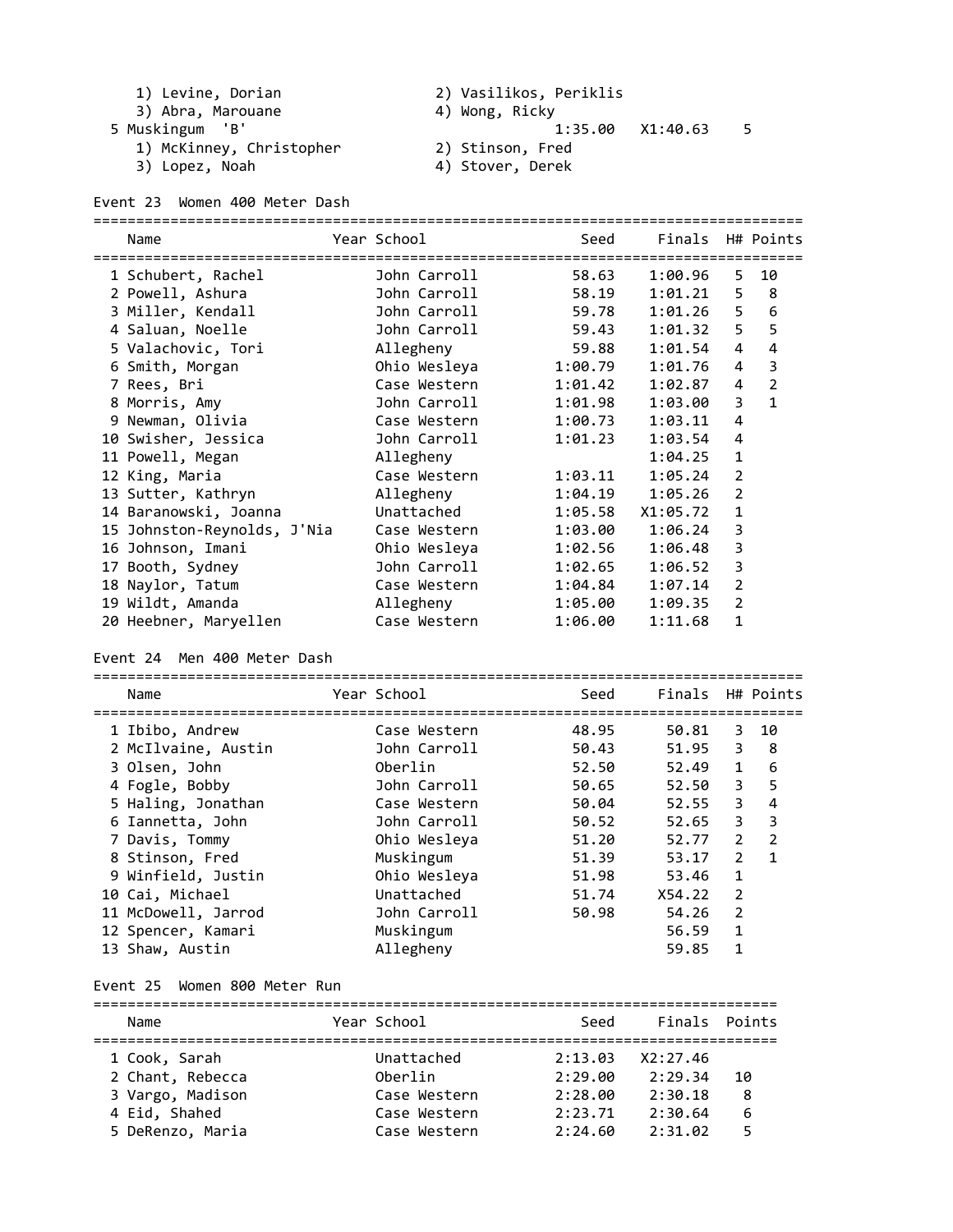| 6 Krynicki, Jenna   | Case Western | 2:27.02 | 2:31.07 | -4                      |
|---------------------|--------------|---------|---------|-------------------------|
| 7 Frawley, Katelynn | Allegheny    | 2:39.00 | 2:43.88 | $\overline{\mathbf{3}}$ |
| 8 Born, Hannah      | Case Western | 2:40.00 | 2:52.85 | $\overline{2}$          |

Event 26 Men 800 Meter Run

| Name                                  | Year School                | Seed               | Finals Points       |    |
|---------------------------------------|----------------------------|--------------------|---------------------|----|
| 1 Hradesky, Mike<br>2 Mills, Isaac    | Case Western<br>Unattached | 1:57.32<br>1:52.67 | 1:58.03<br>X1:58.39 | 10 |
| 3 Patton, Thomas<br>4 Jonsson, Matias | Case Western<br>Unattached | 2:05.00<br>2:01.74 | 2:03.74<br>X2:06.52 | 8  |
| 5 Warren, Dylan                       | Case Western               | 2:00.00            | 2:08.64             | 6  |
| 6 Mader, Sam                          | Oberlin                    | 2:00.00            | 2:11.08             | 5  |
| 7 Shaw, Austin                        | Allegheny                  |                    | 2:38.98             | 4  |

#### Event 27 Women 200 Meter Dash

=================================================================================== Name The Year School Seed Finals H# Points =================================================================================== 1 DraftsJohnson, Lilah Oberlin 25.20 26.05 8 10 2 Atkinson, Jaliyah Ohio Wesleya 25.82 27.21 8 8 3 Doane, Jillian Oberlin 26.80 27.62 7 6 4 Bhanja, Deb Unattached 26.14 X27.67 8 5 Sievers, Megan Ohio Wesleya 27.30 27.69 7 5 6 Ezimora, Ify Oberlin 26.80 27.96 8 4 7 Stottner, Sarah Case Western 27.92 28.46 6 3 8 Ross, Erin Ohio Wesleya 28.60 28.77 5 2 9 Gorman, Raina Allegheny 27.91 28.89 6 1 10 Freyhof, Morgan Ohio Wesleya 27.62 28.97 6 11 Rees, Bri Case Western 29.24 29.07 4 12 Morris, Amy John Carroll 27.42 29.10 7 13 Reidlinger, Cloie Ohio Wesleya 28.17 29.17 5 14 Smiley, Ashley Ohio Wesleya 28.05 29.21 5 15 Spencer, Karrah John Carroll 26.68 29.22 8 16 King, Maria Case Western 28.00 29.42 6 17 Johnson, Amarii Ohio Wesleya 27.50 29.45 7 18 Naylor, Tatum Case Western 30.77 29.64 3 19 Acevedo, Alyssa Ohio Wesleya 27.32 29.72 7 20 Davis, Caitlyn Allegheny 29.74 1 21 Martin, Reannah Muskingum 30.83 29.89 3 22 Hermann, Emily Case Western 30.09 29.94 3 23 Hall, Samantha Allegheny 29.95 1 24 Cooper, Samantha Allegheny 29.74 29.97 4 25 Carroll, Shannon Case Western 29.50 30.33 4 26 Booth, Sydney John Carroll 28.65 30.59 4 27 Jimenez, Isabella Case Western 30.00 30.83 3 28 Sheehan, Erin Ohio Wesleya 30.99 2 29 Kerpan, Ellie Case Western 28.41 31.35 5 30 Prall, Jordan Muskingum 29.30 31.37 4 31 Rozsa, Nicole Ohio Wesleya 31.45 2 32 Shomon, Alexis Ohio Wesleya 31.84 1 33 De Arco, Edy Ohio Wesleya 32.80 2

Event 28 Men 200 Meter Dash

#### =================================================================================== Name The Year School Seed Finals H# Points ===================================================================================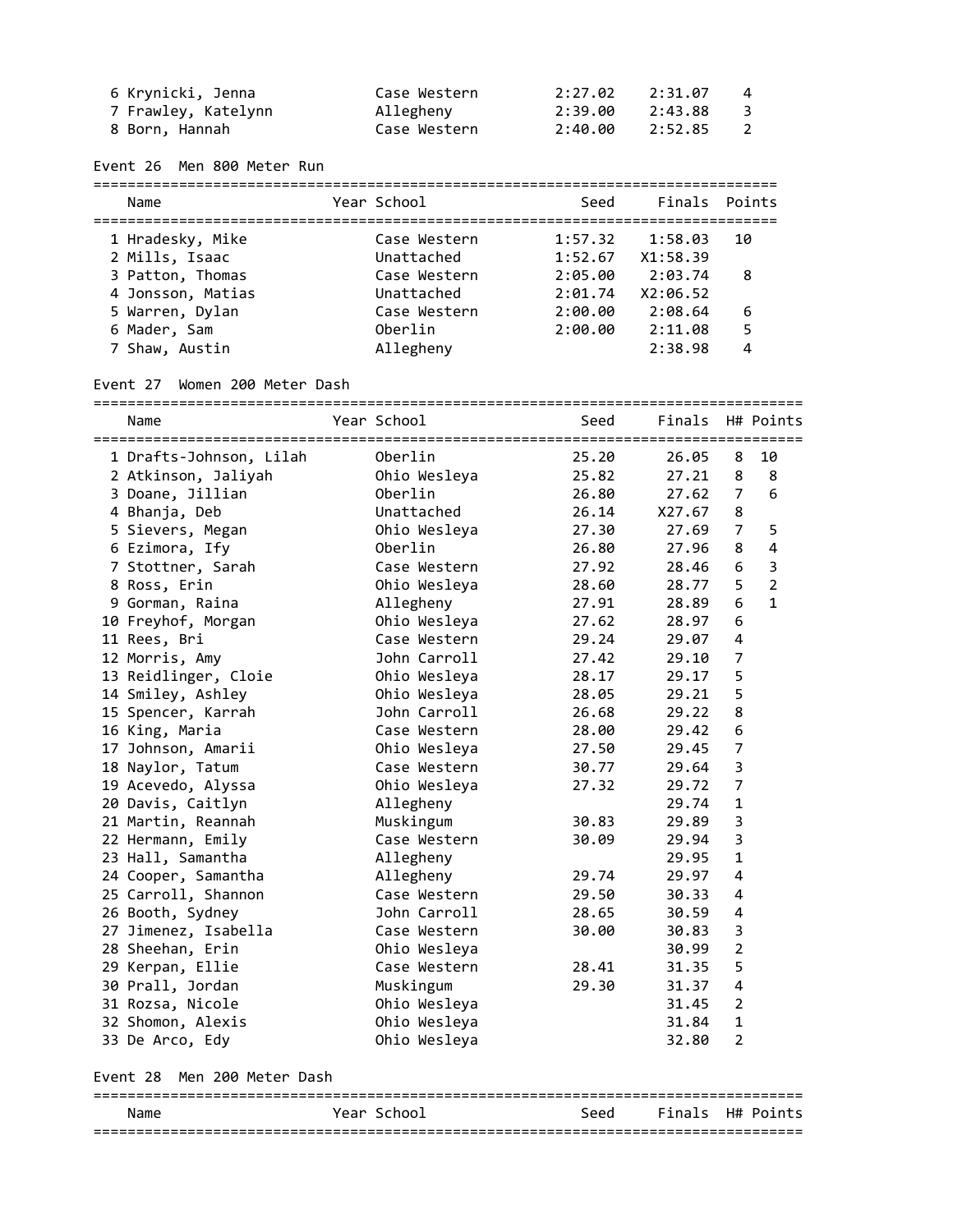| 1 Baugh, Allen<br>2 Morrow, Delontaye<br>3 Falck, Bennett<br>4 Sena, Marquis<br>5 Davis, Tommy<br>6 Boyer, Devan<br>7 Stinson, Fred<br>8 Levine, Dorian<br>9 Dauphin, Tanguy<br>10 Hakim Jr., Musa<br>11 Lopez, Noah<br>12 Wade, Jaeron<br>13 Spencer, Kamari<br>14 Wong, Ricky<br>15 Thomas, Justin<br>16 McKinney, Christopher<br>17 Fulton, Nick<br>18 Steuernagel, Riley<br>19 Abra, Marouane |  | Allegheny<br>Ohio Wesleya<br>Allegheny<br>Ohio Wesleya<br>Ohio Wesleya<br>Muskingum<br>Muskingum<br>Oberlin<br>Unattached<br>Case Western<br>Muskingum<br>Allegheny<br>Muskingum<br>Oberlin<br>Case Western<br>Muskingum<br>Muskingum<br>Allegheny<br>Oberlin | 22.64<br>22.40<br>23.11<br>22.99<br>22.65<br>23.93<br>23.82<br>24.00<br>23.58<br>24.50<br>23.77<br>24.30<br>23.74<br>24.30 | 22.91<br>23.13<br>23.82<br>23.96<br>24.13<br>24.26<br>24.43<br>24.48<br>X24.52<br>24.53<br>24.85<br>25.05<br>25.11<br>25.43<br>25.61<br>25.95<br>25.96<br>26.43<br>27.14 | 8<br>10<br>8<br>8<br>6<br>7<br>5<br>7<br>4<br>8<br>$\overline{3}$<br>5<br>$\overline{2}$<br>6<br>5<br>$\mathbf{1}$<br>6<br>3<br>6<br>$\overline{2}$<br>$\overline{2}$<br>4<br>6<br>1<br>1<br>$\overline{2}$<br>4 |
|---------------------------------------------------------------------------------------------------------------------------------------------------------------------------------------------------------------------------------------------------------------------------------------------------------------------------------------------------------------------------------------------------|--|---------------------------------------------------------------------------------------------------------------------------------------------------------------------------------------------------------------------------------------------------------------|----------------------------------------------------------------------------------------------------------------------------|--------------------------------------------------------------------------------------------------------------------------------------------------------------------------|------------------------------------------------------------------------------------------------------------------------------------------------------------------------------------------------------------------|
| Women 3000 Meter Run<br>Event 29                                                                                                                                                                                                                                                                                                                                                                  |  |                                                                                                                                                                                                                                                               |                                                                                                                            |                                                                                                                                                                          |                                                                                                                                                                                                                  |
| Name                                                                                                                                                                                                                                                                                                                                                                                              |  | Year School                                                                                                                                                                                                                                                   | Seed                                                                                                                       | Finals                                                                                                                                                                   | Points                                                                                                                                                                                                           |
| 1 Persson, Erin                                                                                                                                                                                                                                                                                                                                                                                   |  | Unattached                                                                                                                                                                                                                                                    |                                                                                                                            | 10:19.71 X10:05.21                                                                                                                                                       |                                                                                                                                                                                                                  |
| Event 31 Women 4x400 Meter Relay                                                                                                                                                                                                                                                                                                                                                                  |  |                                                                                                                                                                                                                                                               |                                                                                                                            |                                                                                                                                                                          |                                                                                                                                                                                                                  |
| School                                                                                                                                                                                                                                                                                                                                                                                            |  |                                                                                                                                                                                                                                                               | Seed                                                                                                                       | Finals                                                                                                                                                                   | Points                                                                                                                                                                                                           |
| " A '<br>1 Oberlin<br>1) Doane, Jillian<br>3) Ezimora, Ify                                                                                                                                                                                                                                                                                                                                        |  |                                                                                                                                                                                                                                                               | 4:11.00<br>2) Drafts-Johnson, Lilah<br>4) Cook-Gist, Imani                                                                 | X4:09.56                                                                                                                                                                 | 10                                                                                                                                                                                                               |
| 2 Ohio Wesleyan<br>'A'<br>1) Robinson, Cirrus                                                                                                                                                                                                                                                                                                                                                     |  |                                                                                                                                                                                                                                                               | 4:20.00<br>2) Smith, Morgan                                                                                                | X4:22.23                                                                                                                                                                 | 8                                                                                                                                                                                                                |
| 3) Johnson, Imani<br>3 Ohio Wesleyan<br>'B'<br>1) Brown, Emily<br>3) Ross, Erin                                                                                                                                                                                                                                                                                                                   |  |                                                                                                                                                                                                                                                               | 4) Reidlinger, Cloie<br>4:20.00<br>2) Owens, Courtney<br>4) Moore, Tiffany                                                 | X4:35.42                                                                                                                                                                 | 6                                                                                                                                                                                                                |
| Event 32 Men 4x400 Meter Relay                                                                                                                                                                                                                                                                                                                                                                    |  |                                                                                                                                                                                                                                                               |                                                                                                                            |                                                                                                                                                                          |                                                                                                                                                                                                                  |
| School                                                                                                                                                                                                                                                                                                                                                                                            |  |                                                                                                                                                                                                                                                               | Seed                                                                                                                       | Finals                                                                                                                                                                   | Points                                                                                                                                                                                                           |
| 1 John Carroll<br>'A'<br>1) Iannetta, John<br>3) McIlvaine, Austin                                                                                                                                                                                                                                                                                                                                |  |                                                                                                                                                                                                                                                               | 3:25.98<br>2) Snow, Hayden<br>4) Fogle, Bobby                                                                              | X3:35.17                                                                                                                                                                 | 10                                                                                                                                                                                                               |
| 'A'<br>2 Ohio Wesleyan<br>1) Blankenship, Jayson<br>3) Winfield, Justin                                                                                                                                                                                                                                                                                                                           |  |                                                                                                                                                                                                                                                               | 3:28.00<br>2) Friday, Justin<br>4) Newman, Nate                                                                            | X3:43.94                                                                                                                                                                 | 8                                                                                                                                                                                                                |
| '' A<br>3 Oberlin<br>1) Olsen, John<br>3) Jacobs, Julian                                                                                                                                                                                                                                                                                                                                          |  |                                                                                                                                                                                                                                                               | 3:32.00<br>2) Atallah, Adriano<br>4) Mader, Sam                                                                            | X3:47.01                                                                                                                                                                 | 6                                                                                                                                                                                                                |
| Women - Team Rankings - 15 Events Scored                                                                                                                                                                                                                                                                                                                                                          |  |                                                                                                                                                                                                                                                               |                                                                                                                            |                                                                                                                                                                          |                                                                                                                                                                                                                  |
| --------------<br>1) Oberlin                                                                                                                                                                                                                                                                                                                                                                      |  | 155                                                                                                                                                                                                                                                           | 2) Case Western                                                                                                            |                                                                                                                                                                          | 115                                                                                                                                                                                                              |
| 3) Ohio Wesleyan                                                                                                                                                                                                                                                                                                                                                                                  |  | 90                                                                                                                                                                                                                                                            | 4) John Carroll                                                                                                            |                                                                                                                                                                          | 74                                                                                                                                                                                                               |